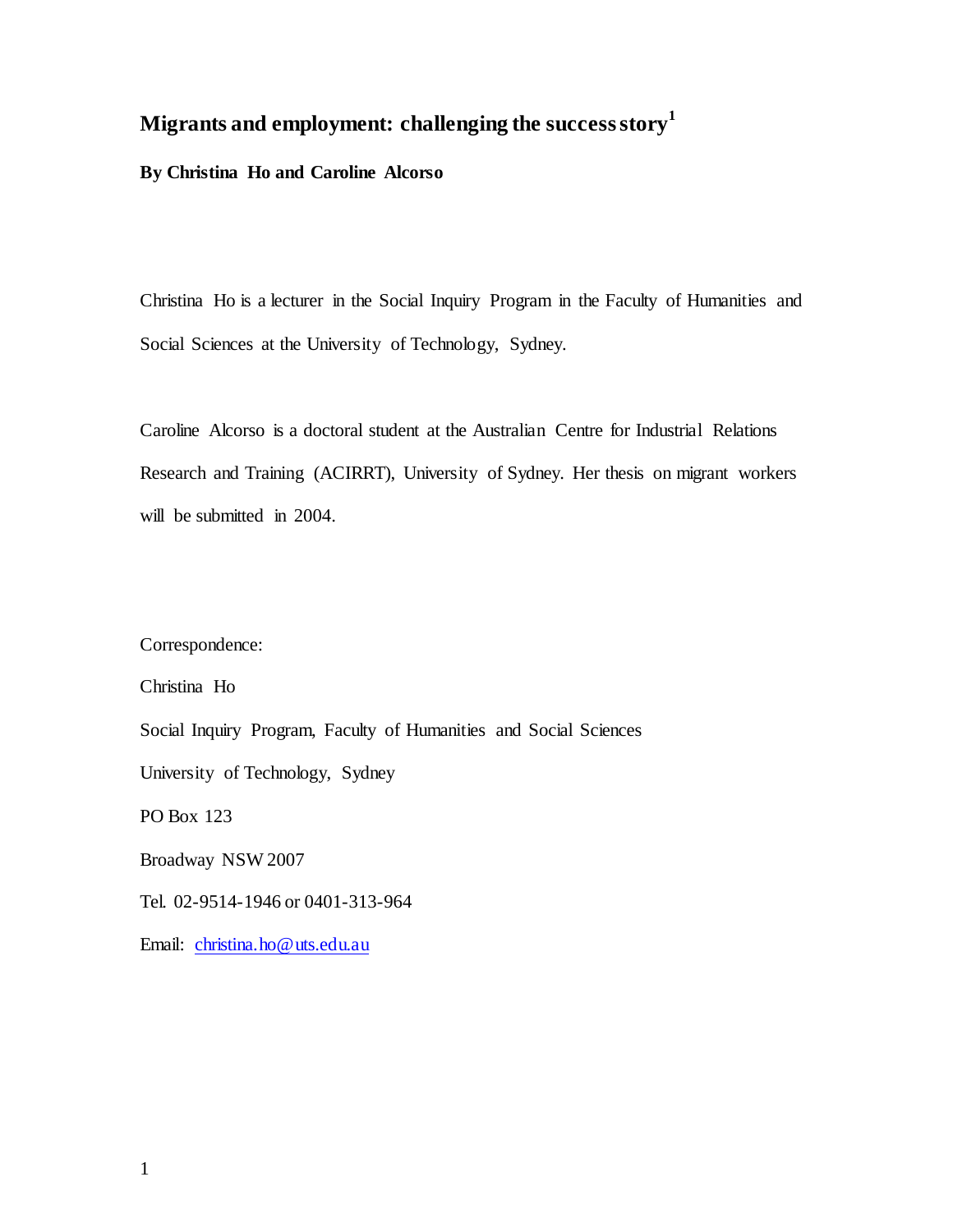## **Migrants and employment: challenging the success story**

## **Abstract**

The Australian government claims that its emphasis on skills in the migration program has paid off, with recent migrants achieving superior labour market outcomes than previous cohorts, and contributing more to the 'productive diversity' of the Australian workforce. Such sentiments are supported by most contemporary scholars of migration. Their conclusions stem from the adoption of a human capital approach where migrants' labour market outcomes are seen to directly reflect their individual skills and other attributes, as opposed to social and institutional practices such as discrimination or exclusion. In this article we subject the prevailing 'success story' about skilled migration to scrutiny, and point to both alternative ways of interpreting the empirical evidence (namely, longitudinal survey data) as well as alternative ways of explaining the incorporation of migrants in the Australian workforce.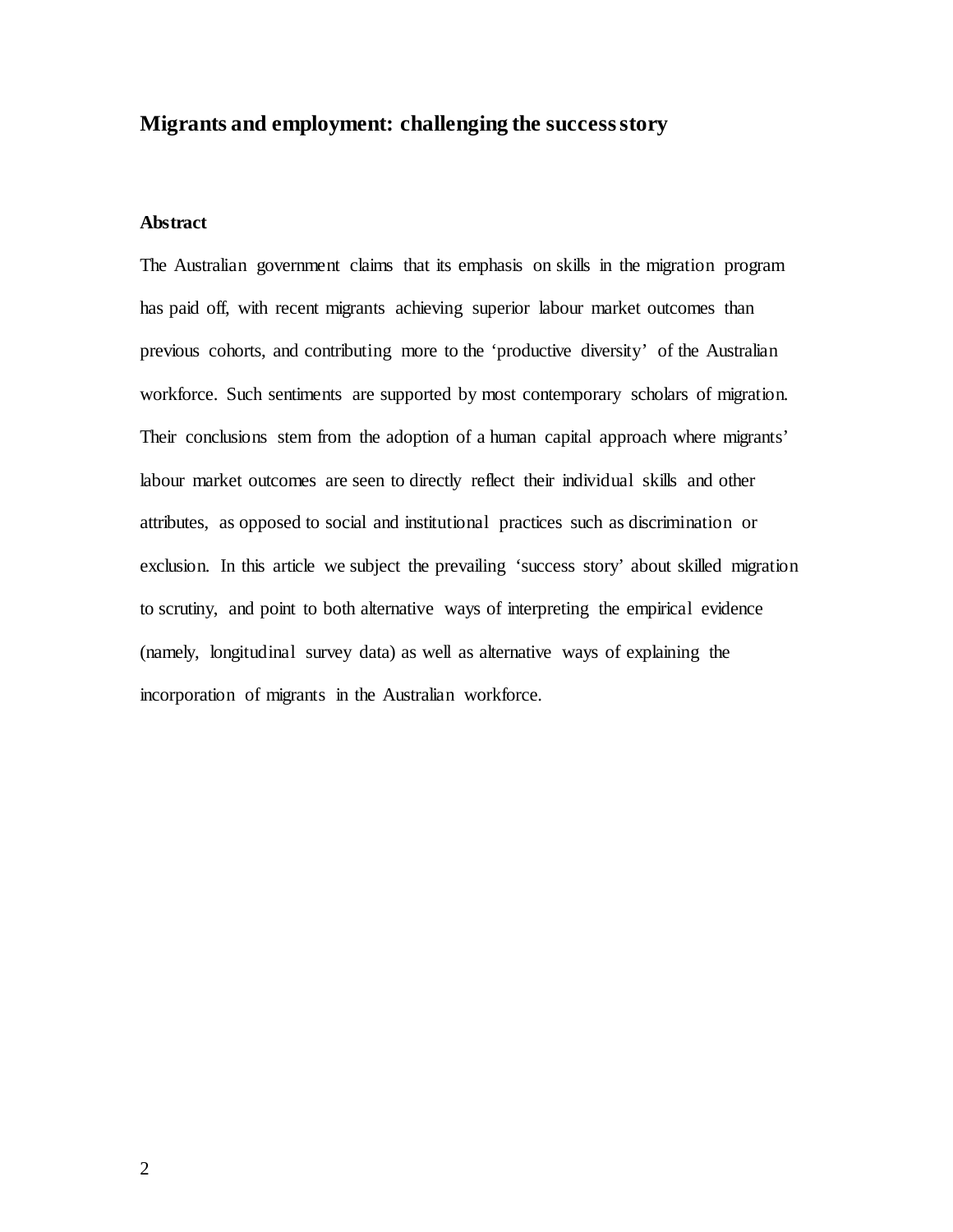Over the last thirty years in Australia, there has been continuing popular and academic interest in the question of how migrants fare in the workforce. In the 1970s and 1980s, discussions about migrants and employment centred around the extent to which migrants from non-English speaking backgrounds (NESB) were concentrated in low skill, low paid jobs. While some academics argued that labour markets were blind to social attributes such as ethnicity or immigrant status, others saw migrants as 'industrial cannon fodder', recruited to Australia to perform unskilled labour and confined to this role after arrival (Collins 1991:78-87). There was also much concern over high unemployment rates in some ethnic communities, largely a result of economic recession and the decline of the manufacturing sector which had previously provided a substantial portion of migrant jobs (Castles et al 1986; O'Loughlin and Watson 1997; VEAC 1983, 1984).

However, since the late 1980s, discussions about the apparent success of professional and business migrants have supplanted the discourse of migrant disadvantage. As a result of the Federal government's increasing emphasis on credentials and skills in the migration program, migrants' human capital endowments have increased, apparently resulting in higher labour force participation rates and better employment outcomes. The government argues that migration is more economically efficient than ever before, with migrants adding to government coffers rather than becoming a drain on the public purse (Ruddock 2003).

Contemporary academic research on migrant employment experiences neatly underscores governmental discourses on migration policy. It is dominated by studies presenting a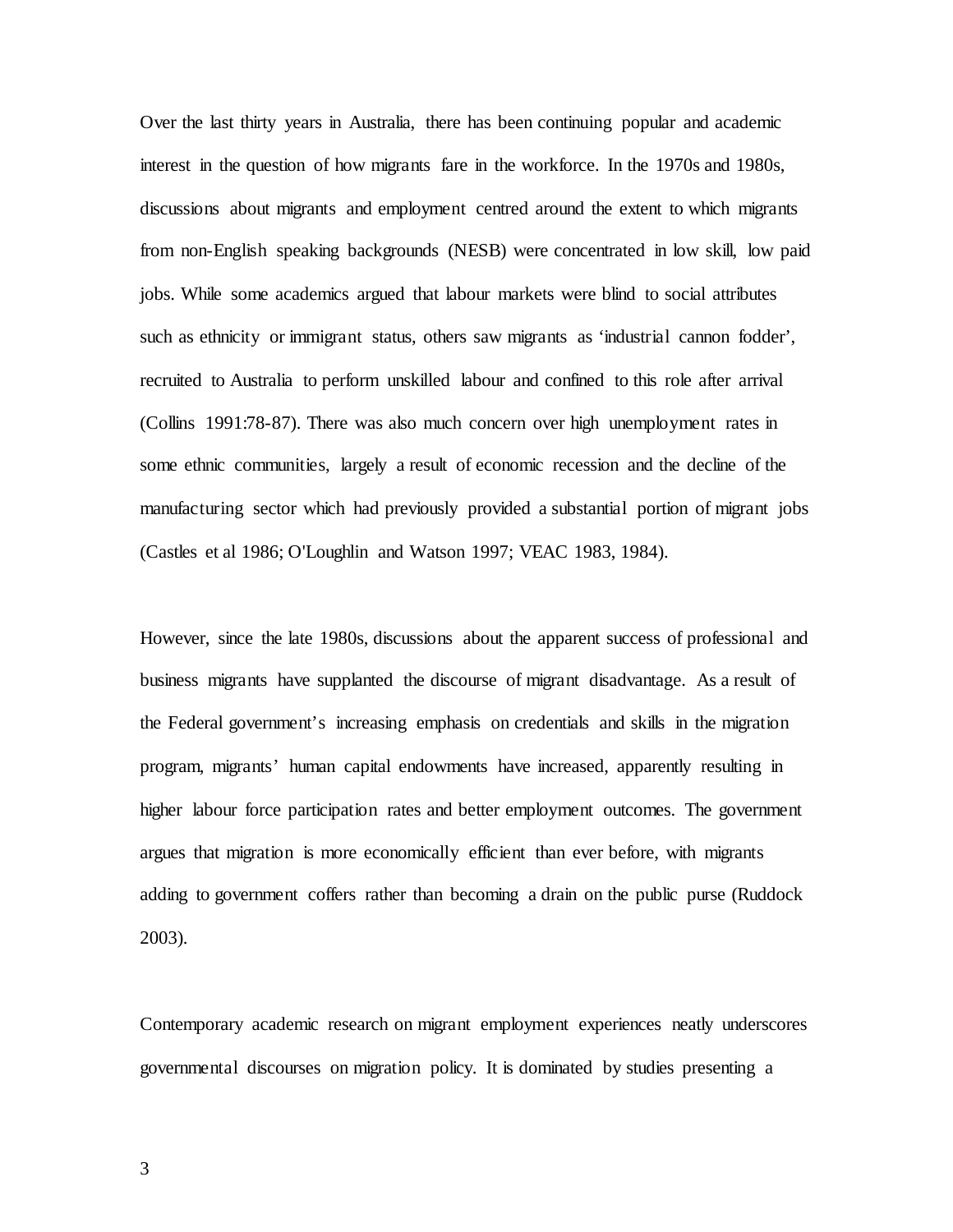'success story' narrative of recent, mostly highly skilled, migrants achieving increasingly positive outcomes in the Australian labour market. These are generally economic, quantitative studies based on the Longitudinal Survey of Immigrants to Australia (LSIA) (Cobb-Clark 2000; 2001; Cobb-Clark and Chapman 1999; Richardson et al 2001, 2002; VandenHeuvel and Wooden 1999, 2000).

The LSIA, commissioned by the Department of Immigration and Multicultural and Indigenous Affairs (DIMIA), surveyed migrants about their settlement experiences during their first years in Australia. LSIA1 targeted migrants entering Australia between September 1993 and August 1995, surveying them three times: six months (wave 1), 18 months (wave 2) and three and a half years (wave 3) after arrival. LSIA2 targeted migrants entering Australia between September 1999 and August 2000, surveying them twice: six months (wave 1) and 18 months (wave 2) after arrival (see DIMIA 2002, for more information about the LSIA). Weighted data were used in the analyses for this paper to offset the attrition rate in the sample over the three waves.

These studies continue a dominant tradition within the Australian sociology of migration, namely an approach derived from human capital theory. Essentially an 'application of neo-classical economics to labour markets' (Wooden 1994:220), human capital theory has become the prevailing wisdom within academic and business circles for explaining the economic success of individuals, firms and nations.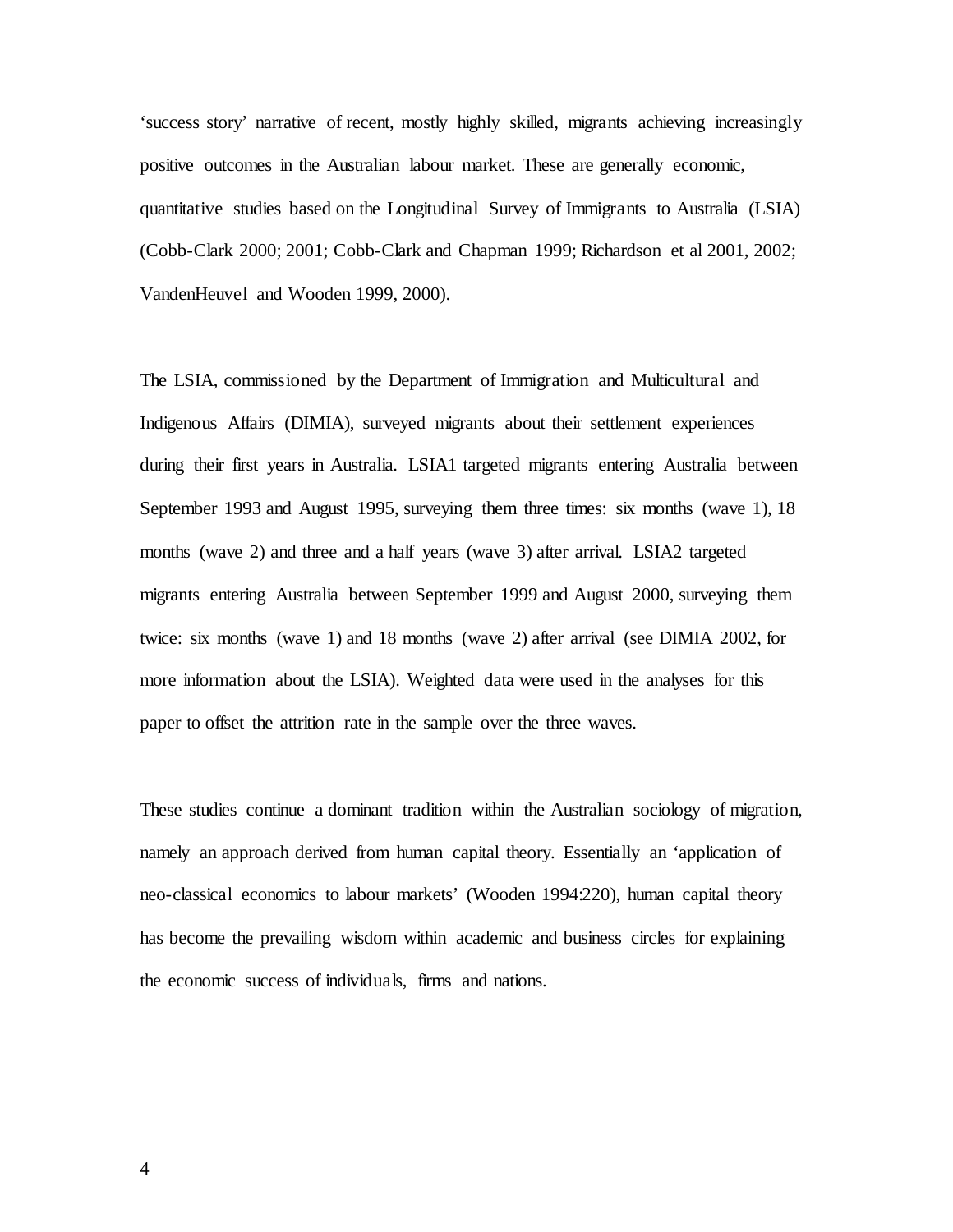Human capital theory emerged in the 1970s in the writings of economists such as Mincer (1974) and Becker (1975) to explain differences in individual earnings. Income was treated as a function of workers' investment in marketable skills, particularly in the form of training. Individuals were seen as making rational choices about investments in education and training that would increase their productivity and thereby deliver suitable returns to them once evaluated on the market (see Blaug 1976:830).

Applied to immigrants, as Wooden (1994:220) notes, the theory proposes that 'differences in pay, occupational status, probability of employment, and so forth, between immigrants and natives reflect differences in the average productive capabilities of the two groups'. There is no place in the theory for institutional factors, such as firm-specific employment policies, the strategies of professional associations, or the effects of government vocational training and welfare bodies.

Thus if migrants are concentrated in low paid, inferior jobs, it is because of their individual shortages of human capital and low productivity.<sup>[2](#page-43-1)</sup> In some cases, temporary imperfections prevent the market from working in an optimum manner. But in the long run at least, migrants are treated no differently from the native born with the same human capital endowments (Blandy et al 1977; Evans and Kelley 1986; Wooden 1994). At a 1987 conference on immigrants and employment in Australia, the opening speaker summed up this tradition's previous decade of research in the following manner: 'Migration has not created any substantial or permanent underclass of workers, segmented and discriminated against. On the contrary, the evidence is of broadly equal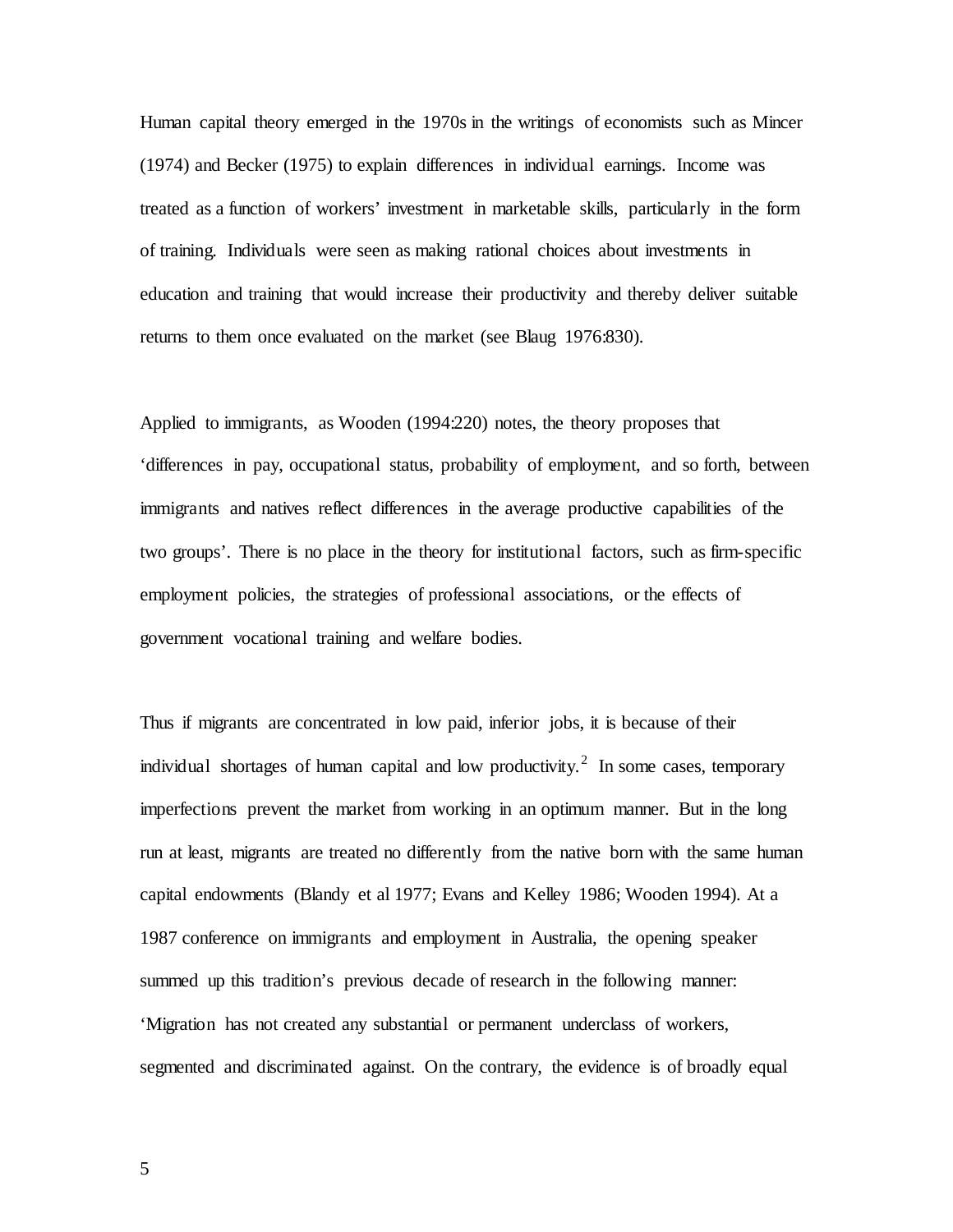treatment for equal skills and of relatively quick convergence between the native born and overseas born in economic status' (Withers and Miller 1987:31).

Studies informed by human capital theory typically use multivariate statistical analysis to examine how individual attributes of migrants affect their labour market outcomes. Current human capital-oriented research tends to compare migrants' employment outcomes with those of other migrants, rather than with the native-born, as was common in earlier research. This reflects the reliance in current research on the LSIA, which does not provide comparisons with the total Australian population.<sup>[3](#page-43-2)</sup> Consequently, these studies draw no conclusions on whether migrants are disadvantaged; but they continue to link employment outcomes directly to human capital attributes, often noting that migrants' human capital is well rewarded in the labour market. They provide a contemporary version of this way of looking at migrant employment experiences, albeit using a new data set.

Critics of the human capital approach have developed alternative frameworks for understanding migrant employment. In the US, the experiences of black and immigrant workers motivated economists Piore and Doeringer to develop their theory of dual labour markets (Doeringer and Piore 1971; Piore 1979). In Australia, writers such as Storer (1982), Collins (1984) and Castles et al (1986) used theories of dual and segmented labour markets to develop alternative accounts of migrant employment outcomes. These and other researchers developed a rich literature mapping and analysing the poor employment outcomes of many migrant groups, particularly women, ethnic youth,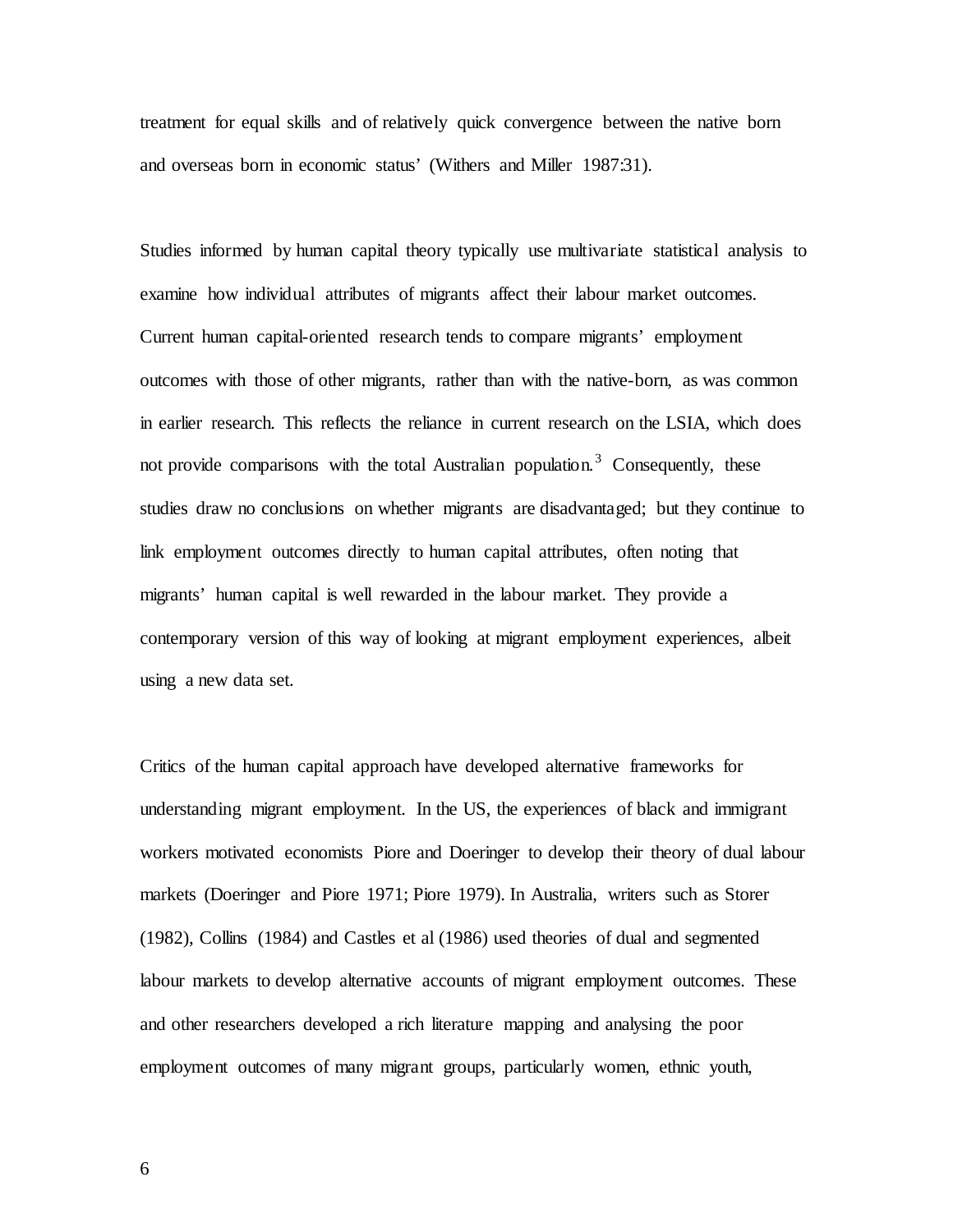workers retrenched from the manufacturing industry, those injured at work, home-based outworkers, and immigrants denied equal treatment by employers and professional bodies in various labour markets.

Critics of mainstream analysis of migrant employment experiences challenged the methodological approach used by quantitatively oriented economists and sociologists, as well as their policy conclusions. For example, Jakubowicz and Castles (1986) alleged that economists' multivariate analyses cloaked ideological bias in pseudo-scientific mathematical methods. They claimed that such methods were often used inappropriately, excluded important variables such as ethnicity, ignored internal divisions by operating with overly broad categories, and missed the big picture concerning global mass migration. 'By holding specific characteristics constant in the name of comparability (such as age, education, previous experience) the historical process of recruitment of migrant labour is made meaningless. The whole point about labour recruitment is that it does not lead to migrant populations similar in character to host populations…' they wrote (Jakubowicz and Castles 1986:19).

This article reopens this fruitful engagement, examining the new wave of human capital analyses of migrant employment outcomes, and raising both 'internal' and 'external' questions. That is, we consider both alternative ways of analysing the longitudinal survey data *and,* guided by different theoretical concerns, alternative methodologies for researching immigrant employment. Like Jakubowicz and Castles in an earlier era, we are concerned about the politicisation of research on immigrants in Australia today and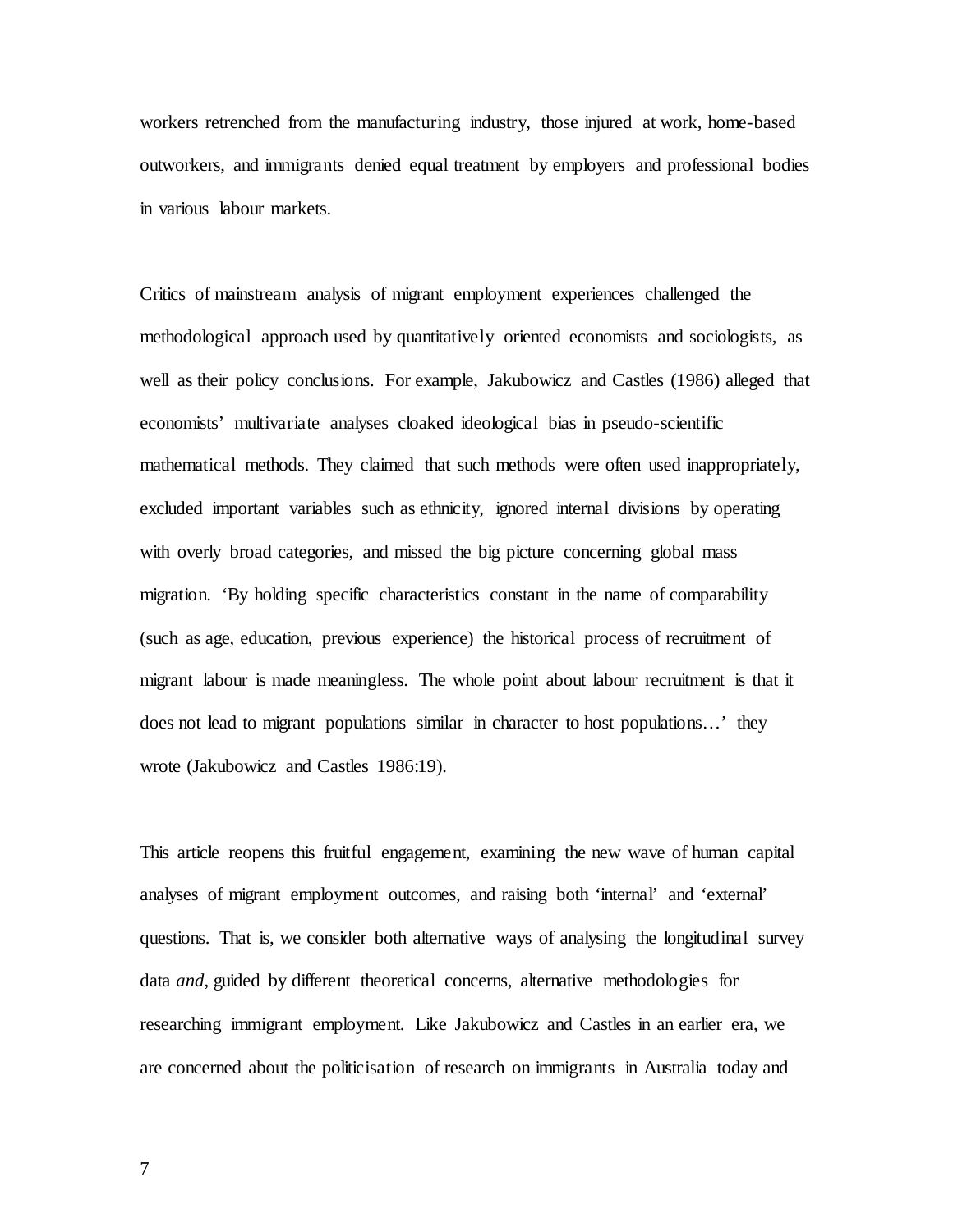the way that highly selective accounts of migrant experiences depict a generally positive story that is in turn used to justify current government policy.

#### **The LSIA studies: education, language and employment success**

The LSIA-based studies documenting the employment outcomes of migrants tend to show that those with higher levels of human capital perform better in the labour market than those with lower levels. Human capital is most commonly operationalised in terms of *educational qualifications* and *English language ability*. These studies show that migrants with higher levels of qualifications and English proficiency achieve superior outcomes in terms of employment and unemployment rates, levels of earnings, and occupational status.

For example, in their analysis of LSIA1, Cobb-Clark and Chapman (1999:11) show that migrants with a university degree were up to 10 percentage points more likely to be labour force participants than those with a technical qualification. VandenHeuvel and Wooden (2000:64) note that in wave 3 of LSIA1, those with a degree were more than 20 percentage points more likely to be in the labour force than those with no post-secondary qualifications. In terms of language ability, VandenHeuvel and Wooden (2000:64) show that almost three-quarters of LSIA1 migrants with good English speaking skills were in the labour force, compared with only about half of those with poor English speaking skills. Additionally, the probability of being unemployed was five times greater for those who had poor, rather than good, English speaking skills.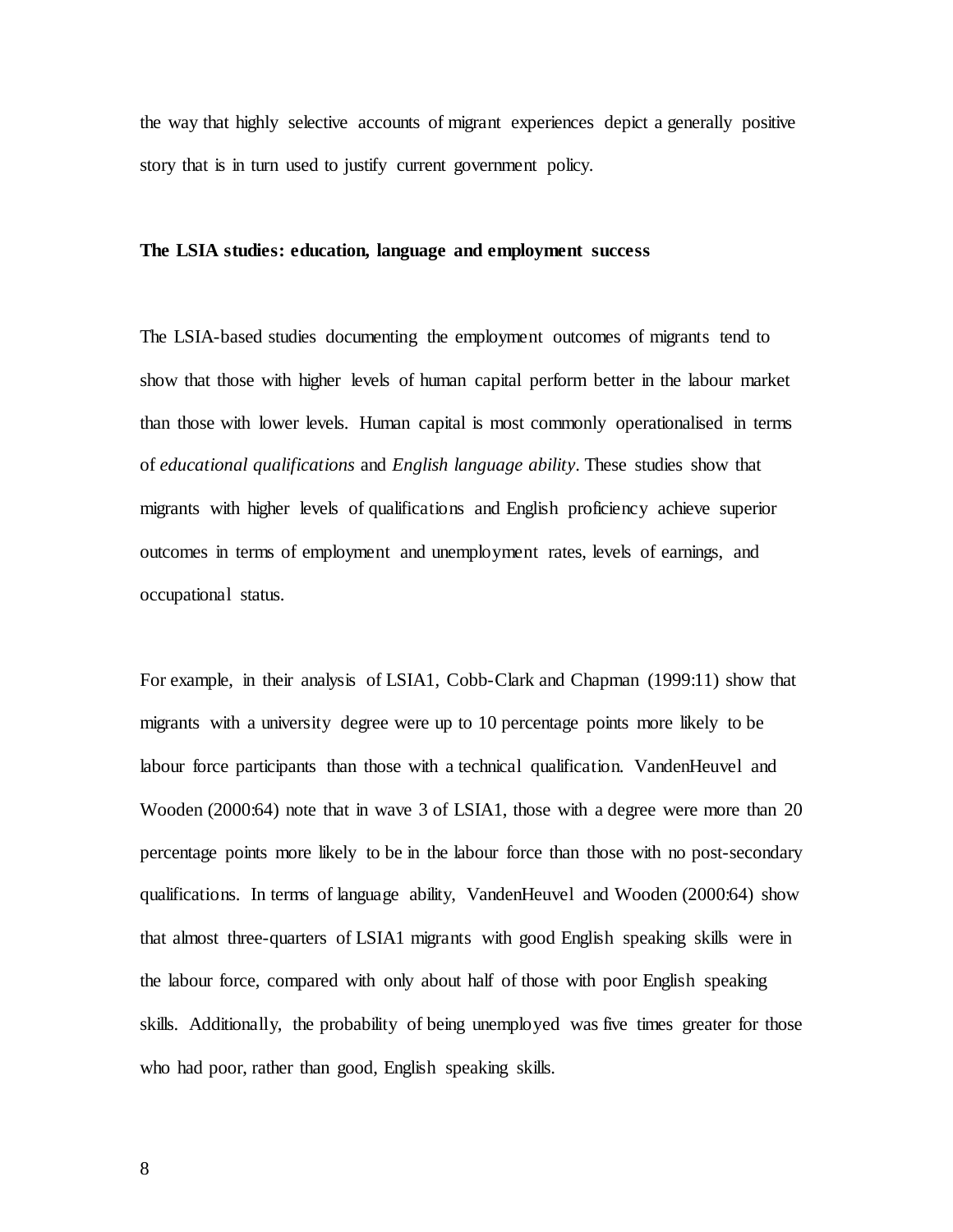In many of the studies, *visa category* is used as a proxy for these human capital attributes. Skill stream migrants are more likely to demonstrate high levels of human capital, as they have met criteria relating explicitly to qualifications, English language ability, age, and other factors influencing their employability in Australia.<sup>[4](#page-43-3)</sup> Family reunion and humanitarian entrants are not subject to these requirements, and thus on average have lower levels of human capital.

Thus the authors highlight the close association between the visa category under which migrants enter Australia and labour market outcomes, with migrants entering in the skill stream typically outperforming their counterparts in the family and humanitarian streams. The former are shown to have higher labour force participation rates, lower unemployment rates, higher incomes and occupational status (Cobb-Clark and Chapman 1999; Richardson et al 2001; VandenHeuvel and Wooden 1999, 2000; Williams et al 1997). [5](#page-43-4)

The importance of human capital endowments is also alleged in comparisons between the experiences of LSIA1 (cohort 1) and LSIA2 (cohort 2) migrants. Subject to the tighter migration admissions criteria of the late 1990s, cohort 2 were more highly educated and had better English language skills. The proportion of entrants admitted in the skill stream rose from 35 per cent in LSIA1 to 50 per cent in LSIA2. Meanwhile, family stream entrants fell from 49 per cent to 41 per cent (Cobb-Clark  $2001:11$ )<sup>[6](#page-43-5)</sup>.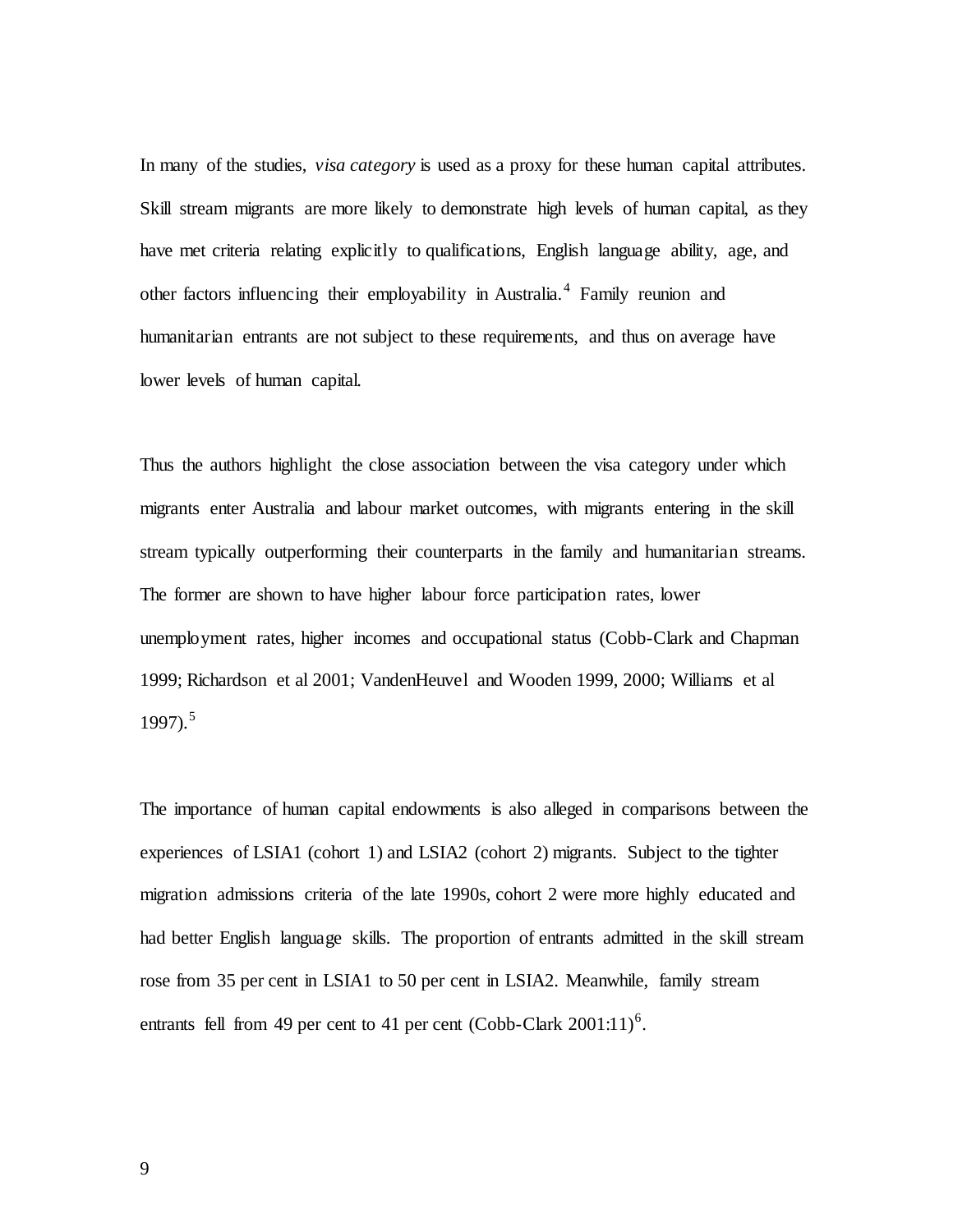The more highly skilled second cohort is shown to have achieved better employment outcomes than the earlier entrants. Eighteen months after arrival, almost half of cohort 1 was employed, while for cohort 2, the same proportion was already employed after just six months in the country (Richardson et al 2001:9). Once employed, cohort 2 reported higher levels of occupational status and income than did cohort 1 (Richardson et al 2001:13).

Overall, this literature concludes that by the late 1990s, migrants' human capital (in the form of education and English ability) had improved substantially. As Richardson et al note (2002: x): 'Australia, and the migrants themselves, are better off in two ways in terms of the human capital that has been acquired with the migrants of Cohort 2. The first is that the total level of human capital is very high. The second is that substantial use is being made of that human capital in the workplace. $^{7}$  $^{7}$  $^{7}$ 

The Federal Government has enthusiastically accepted this very positive portrait of recent migrants' labour market experiences, arguing that the policy implications are clear – skilled migration should continue to be emphasised over family and humanitarian migration, because of the numerous economic advantages gained from the entry of highly qualified and employable individuals.<sup>[8](#page-43-7)</sup> A DIMIA 'Fact Sheet'  $(2001:2)$  claims that findings from the LSIA 'strongly suggest that a program which is weighted more towards skilled migration will have better overall labour market outcomes and thus a better economic impact than a program which is weighted towards family reunion migration'. It further notes: 'Recognising these factors, the Australian Government has shifted the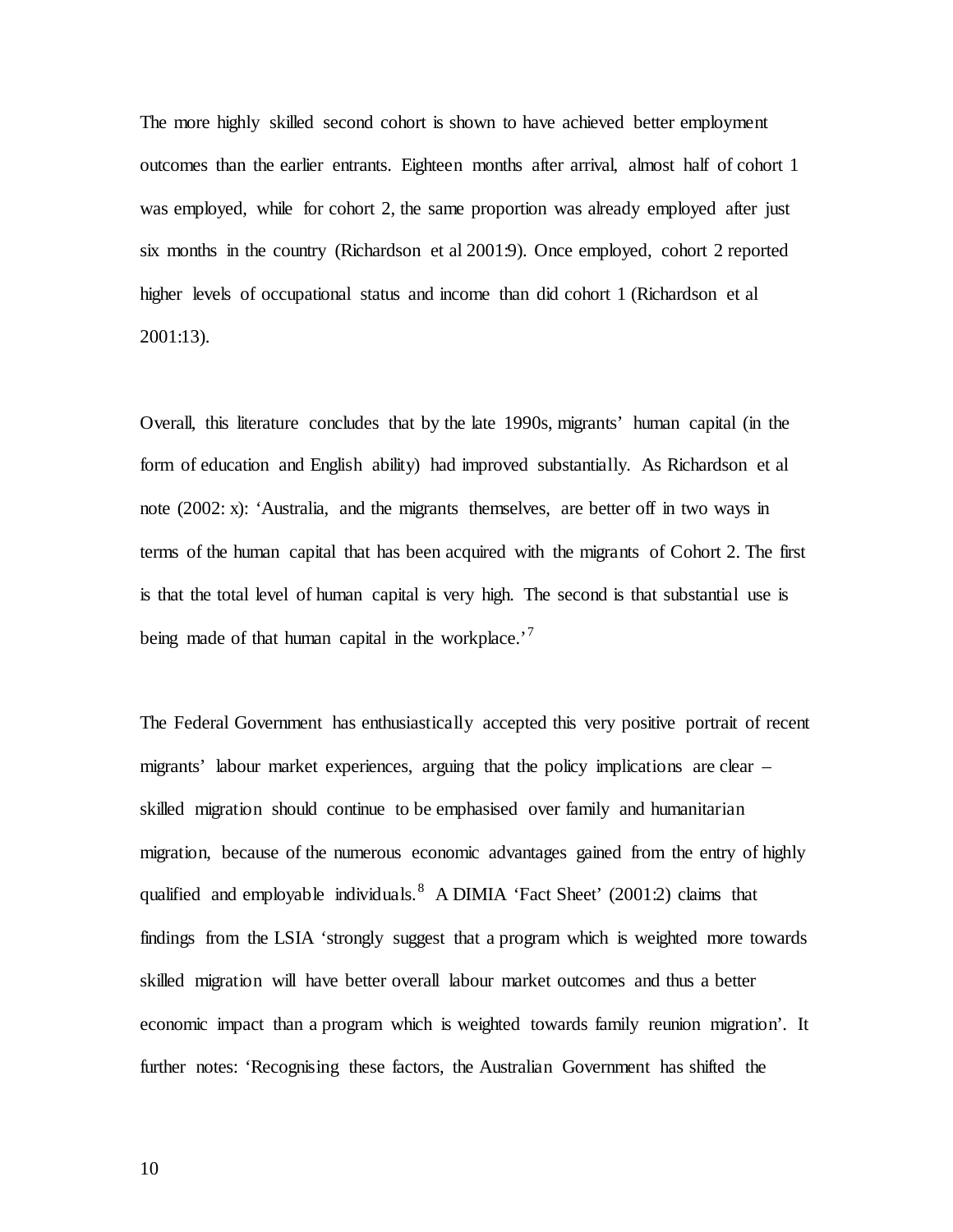balance of the migration program towards skilled migration (the Skill Stream) and away from family reunion (the Family Stream).'

A striking feature of these analyses is the narrow framework within which migrant employment experiences are assessed. Writers appear uninterested in many of the issues and themes of earlier research, such as occupational mobility (upward or downward) after arrival; underemployment; or equal opportunity in the workforce. As noted earlier, few comparisons are made between immigrant and local workers, although data from the Australian Bureau of Statistics could easily be used to complement the LSIA in such an enterprise. The main preoccupation has been rather to contrast different classes of migrants – those the government considers less desirable (humanitarian and family entrants) and those it considers more worthy (skilled immigrants). The next section shows how the LSIA data can also show a very different story about migrants' employment experiences.

### **Downward social mobility**

While the LSIA studies include much analysis of improvements in migrants' employment outcomes with duration of settlement in Australia, there is almost no comparison of migrants' outcomes in Australia with their experiences *prior* to migration. This comparison is significant because earlier research has pointed to the existence of a 'transferability gap' which often prevented migrants from being fully rewarded in Australia for their overseas gained skills and work experience (Chapman and Iredale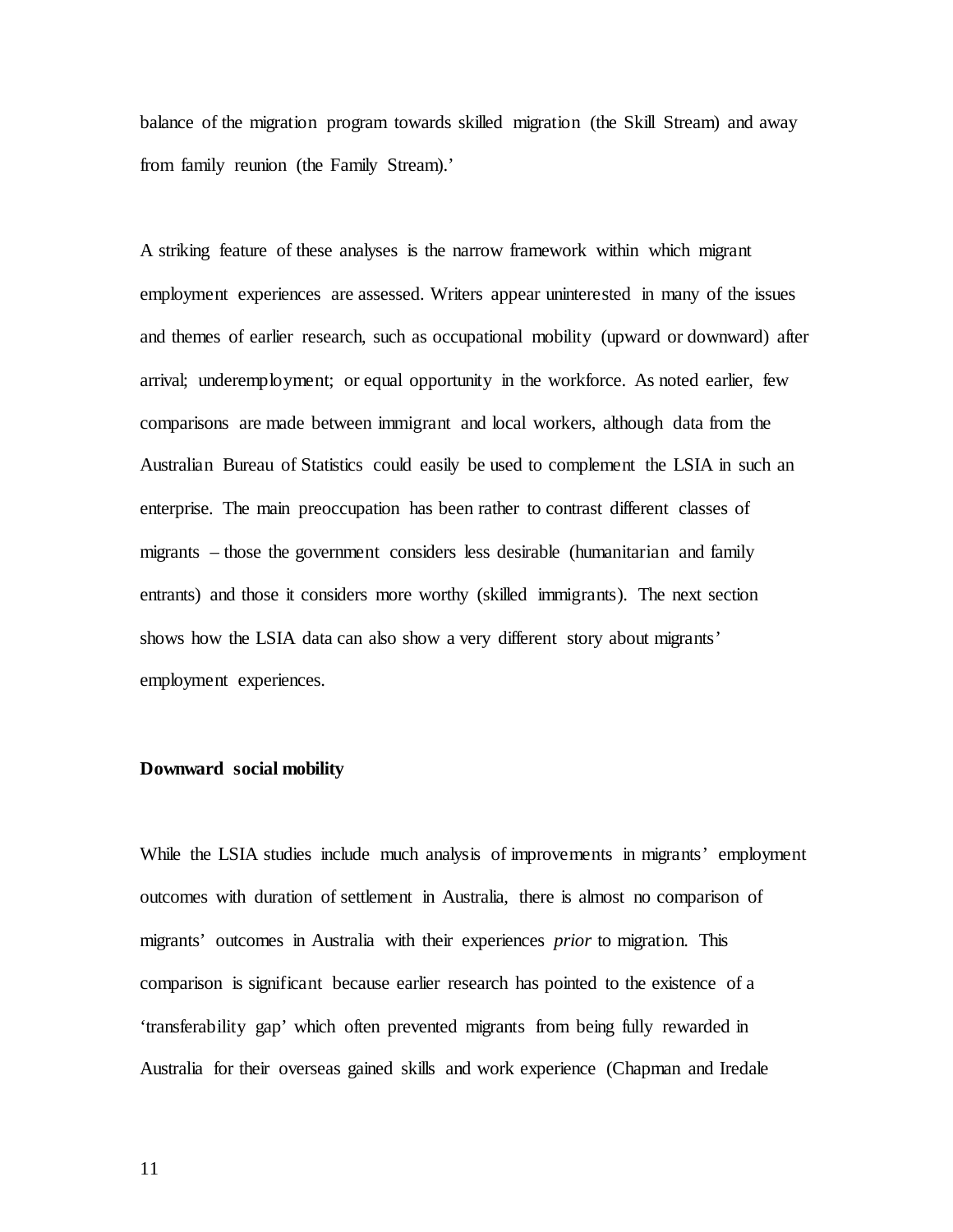1990; O'Loughlin and Watson 1997; Stromback 1988). This 'transferability gap' meant that migrants often suffered downward occupational mobility after arrival in Australia. Our analysis includes pre- and post-migration comparisons to explore whether recent migrants also face difficulties re-establishing themselves in the workforce after arrival.<sup>[9](#page-43-8)</sup>

As noted above, current studies focus on how migrant employment outcomes vary over time after migration, or how they vary between holders of different visas. For example, VandenHeuvel and Wooden (1999:15) note that between Waves 1 and 3 of LSIA1, the proportion of respondents reporting earning no income fell from 26 per cent to five per cent and the overall unemployment rate halved (VandenHeuvel and Wooden 1999:17, 14). However, while outcomes improve with length of residency in Australia, this often starts from an initial downward mobility associated with the act of migration itself. There are often dramatic changes in employment outcomes associated with crossing borders.

When pre- and post-migration outcomes *are* compared, there is much evidence of downward occupational mobility. Williams et al (1997) study of the LSIA1 shows that less than half (43 per cent) of those employed prior to migration were employed within six months of arrival in Australia. Of those who were employed, most occupational mobility was downward, leading Williams et al to conclude that there had been some 'skill loss' over the immigration process (1997:24). Richardson et al (2001: 40) reached similar conclusions for both LSIA1 and LSIA2 cohorts. But although the data clearly indicate downward mobility among recent migrants, the authors do not examine this, merely noting that overall, the 'quality' of the migrant intake in both cohorts was high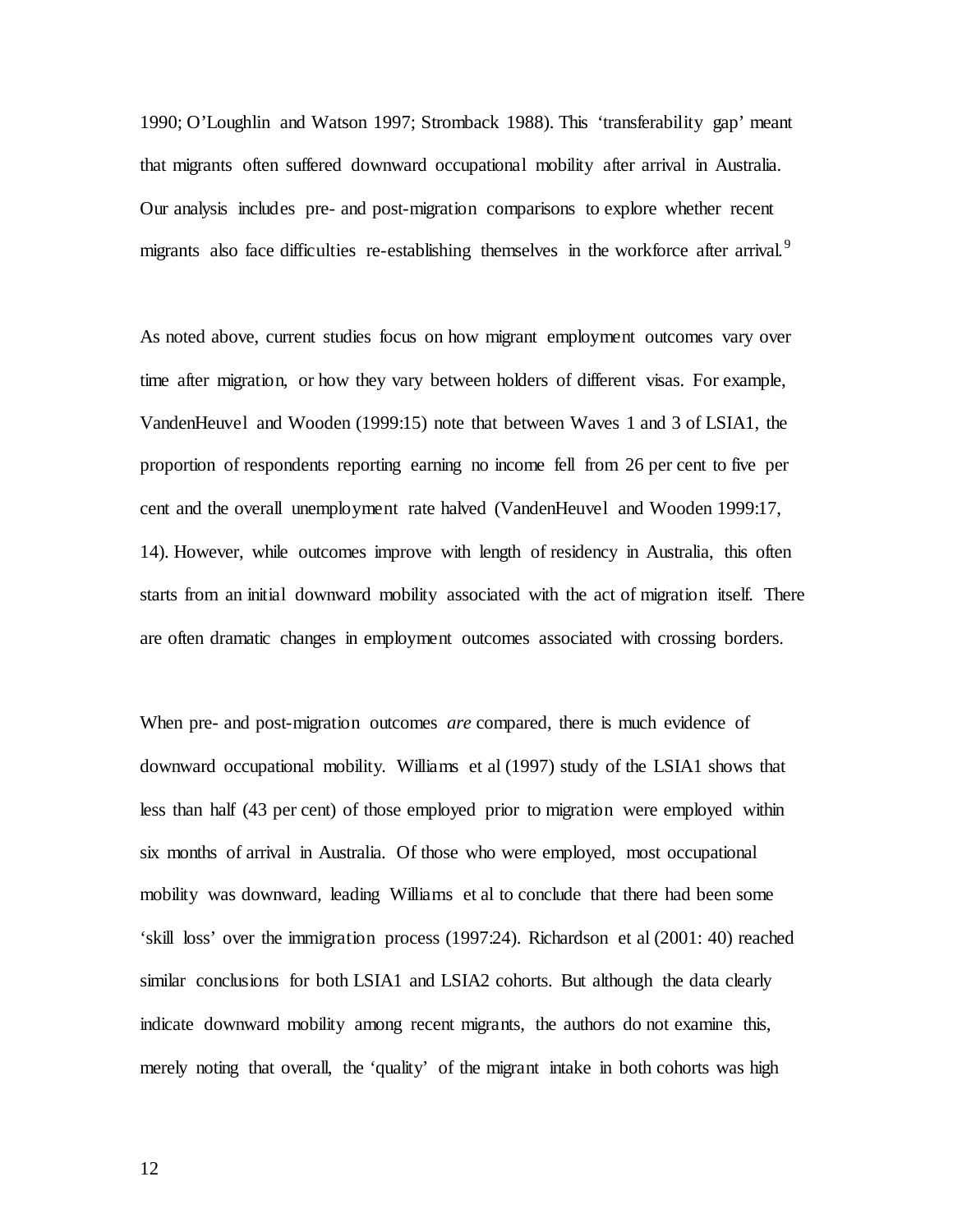(Richardson et al 2001:43). The discrepancy between migrants' occupational attainment pre- and post-migration is one of the few negative outcomes reported in this study, and yet Richardson et al do not discuss it further.

These oversights are unfortunate particularly given that the LSIA includes a great deal of data on respondents' pre-migration experiences. Wave 1 of the survey included many questions relating to respondents' employment circumstances in the 12 months prior to migration, such as occupation, use of qualifications, job satisfaction, and so on. These could easily have been used to contextualise migrants' experiences in Australia in the light of what they had achieved in their home country.

When one does examine the LSIA data in this way, there is a clear portrait of downward mobility. This can be seen in the occupational data as well as in variables such as employment and unemployment rates, use of qualifications, and reported job satisfaction. As Table 1 shows, migration to Australia was associated with a fall in employment and a rise in unemployment, even three and a half years after settlement. This was the case for both primary applicants and migrating spouses.

Table 1 about here.

After arrival, migrants were less able to secure jobs in which they frequently used their qualifications. Prior to migration, almost three-quarters (74 per cent) of LSIA1 primary applicants with post-secondary qualifications had jobs in which they used their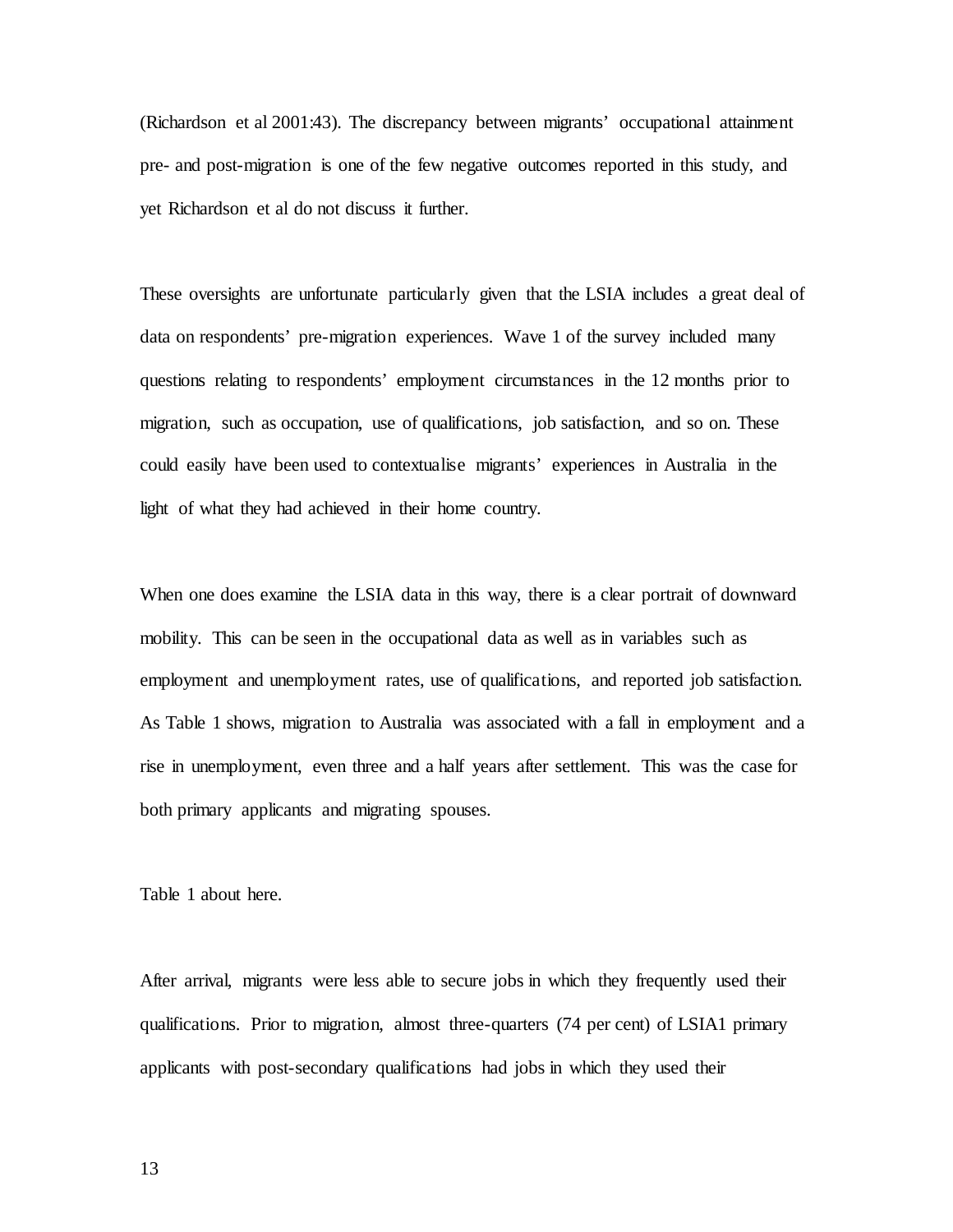qualifications *all or most of the time*. After three and a half years in Australia, this figure was only 51 per cent (unpublished LSIA1 data). Migrating spouses fared even worse: prior to migration, 75 per cent reported using their qualifications all or most of the time. After three and a half years in Australia, this proportion had fallen to 47 per cent (unpublished LSIA1 data).<sup>[10](#page-43-9)</sup>

Given the emphasis placed on educational qualifications as a predictor of labour market success, this discrepancy raises questions about how significant qualifications actually are if migrants are *equally likely* to be employed in jobs that do *not* use their qualifications often. This suggests that after arrival in Australia, a substantial proportion of migrants are not able to fully realise their human capital, a conclusion which sits uneasily with the overall 'success story' narrative of migrant employment experiences. The next two sections describe other interpretations of the LSIA data that also cast doubt on the optimistic scenario, at least for some migrant sub-populations. We examine aspects of the LSIA data that suggest that employment outcomes may be shaped by more than just human capital attributes. In particular, we look at variations in migrants' experiences based on their country of birth and gender.

#### **Birthplace and employment outcomes**

Clearly there is a case for arguing that migrants with higher levels of skill and English language ability are more successful in the labour market than migrants with lower levels of such human capital attributes (although the difference these skills makes will depend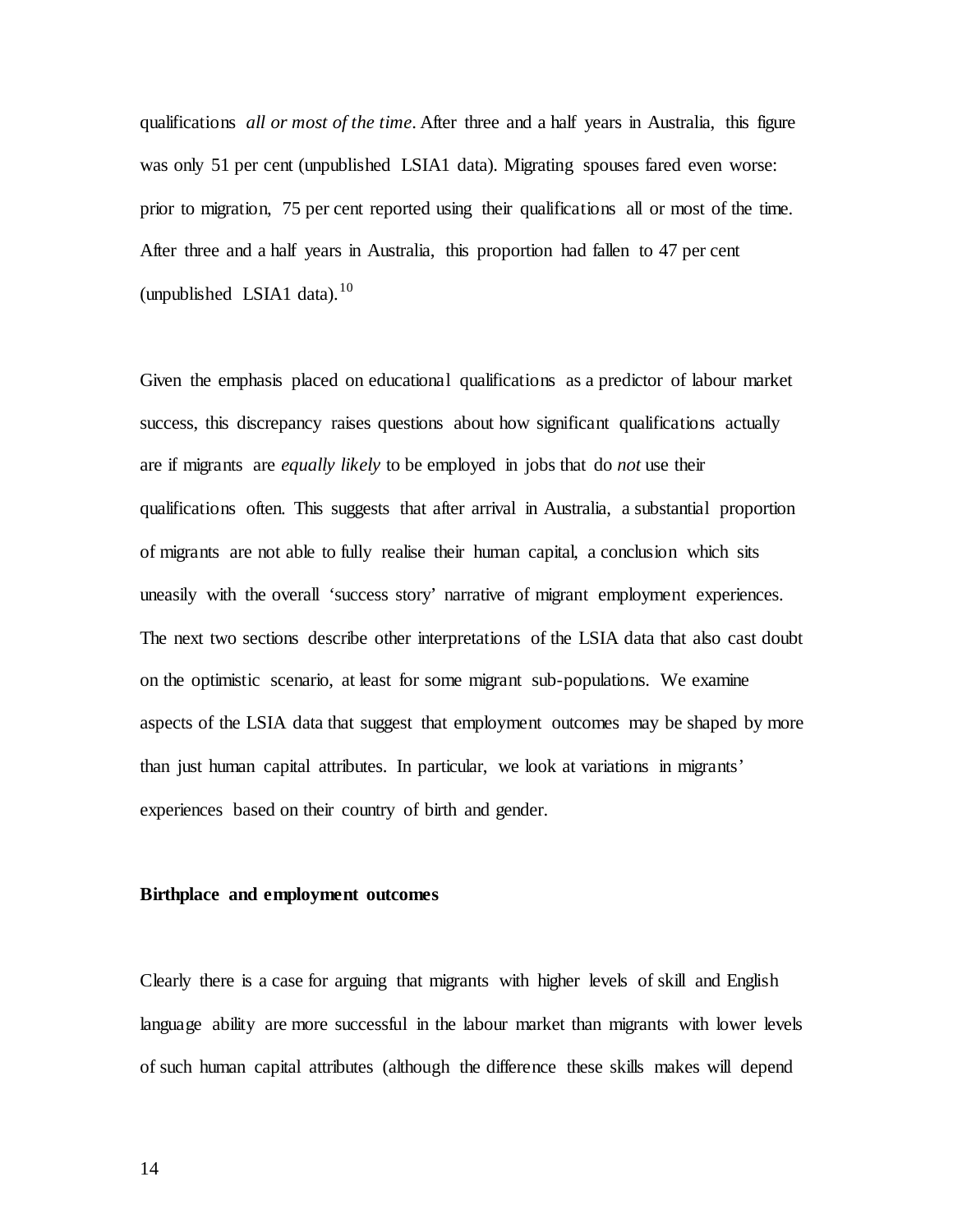on the type of job a migrant is seeking). However, is human capital the only factor distinguishing the different migrant streams? Given that these are reports on *migrants*, there is a striking absence of any discussion of birthplace or ethnicity in any of the LSIA studies.

For example, in VandenHeuvel and Wooden (1999:116), results are almost always disaggregated by visa category only. Similarly, Richardson et al (2001:9) include birthplace data in their introduction of the LSIA respondents, but the rest of the report compares outcomes almost exclusively by visa category or LSIA cohort (as described above). Cobb-Clark and Chapman (1999: 24) present data on English language ability disaggregated by region of origin, but birthplace is not included in discussion of migrants' employment outcomes. Cobb-Clark (2001) makes no mention of ethnicity or country of origin at all.

This neglect of birthplace is a major departure from previous literature on migrant employment in Australia, which typically saw migrants' country of origin as a key explanatory factor. Comparisons were commonly made between migrants from English speaking backgrounds (ESB) and non-English speaking backgrounds, which writers such as Collins (1991), Lever-Tracy and Quinlan (1988) and Castles et al (1986) saw as *the* crucial distinction. Invariably, the former achieved better employment outcomes than the latter.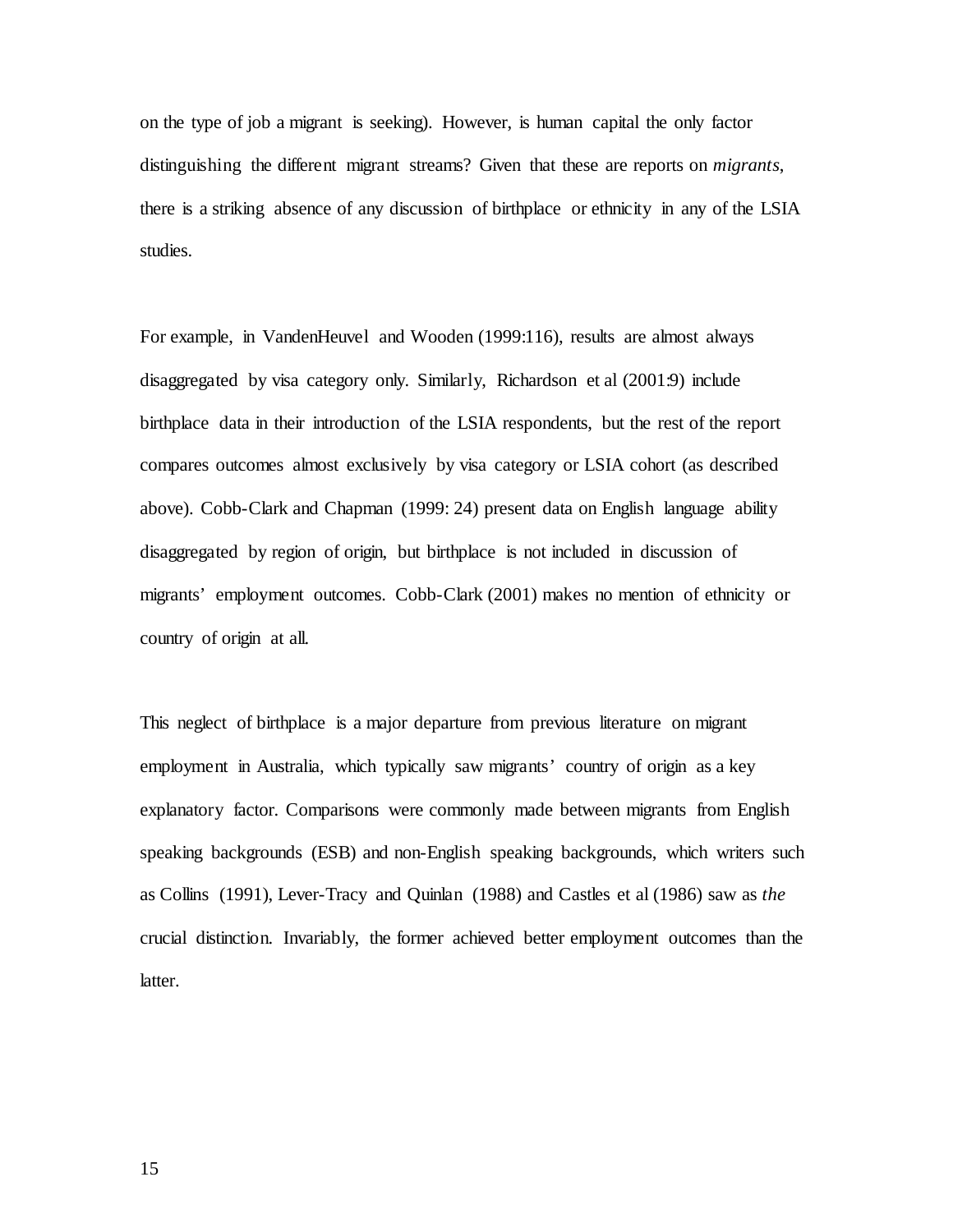The neglect of birthplace is all the more surprising given that it is in fact a key differentiating factor between the migration streams. Information that VandenHeuvel and Wooden (1999:116) relegate to the Appendix indicates that as well as human capital, country of origin differs markedly across the streams. Humanitarian entrants are the most likely to have been born in non-English speaking countries, specifically continental Europe and former USSR, Middle East and South-East Asia. Eighty nine per cent came from these regions, compared with 51 per cent of the overall sample and 21 per cent of the Independent category (1999:116).

Our own analysis of LSIA data confirms the salience of migrants' country of birth, and of the NESB/ESB dichotomy. It shows that those from English speaking backgrounds achieved considerably better outcomes than those from non-English speaking  $backgrounds<sup>11</sup>$  $backgrounds<sup>11</sup>$  $backgrounds<sup>11</sup>$  and that in terms of employment outcomes, the differences between the two groups were *substantially smaller prior to migration*. Both groups tended to be successful labour market participants prior to migration. While ESB migrants often maintained positive employment outcomes after migration, this was much less likely among NESB migrants.

These patterns are evident in data on employment and unemployment rates, occupational status, and use of qualifications. For example, as Table 2 shows, in LSIA1, after three and a half years in Australia, ESB primary applicants had an employment rate that was almost 20 percentage points higher than their NESB counterparts. Although migration was associated with a fall in employment for both groups, the magnitude of the fall was much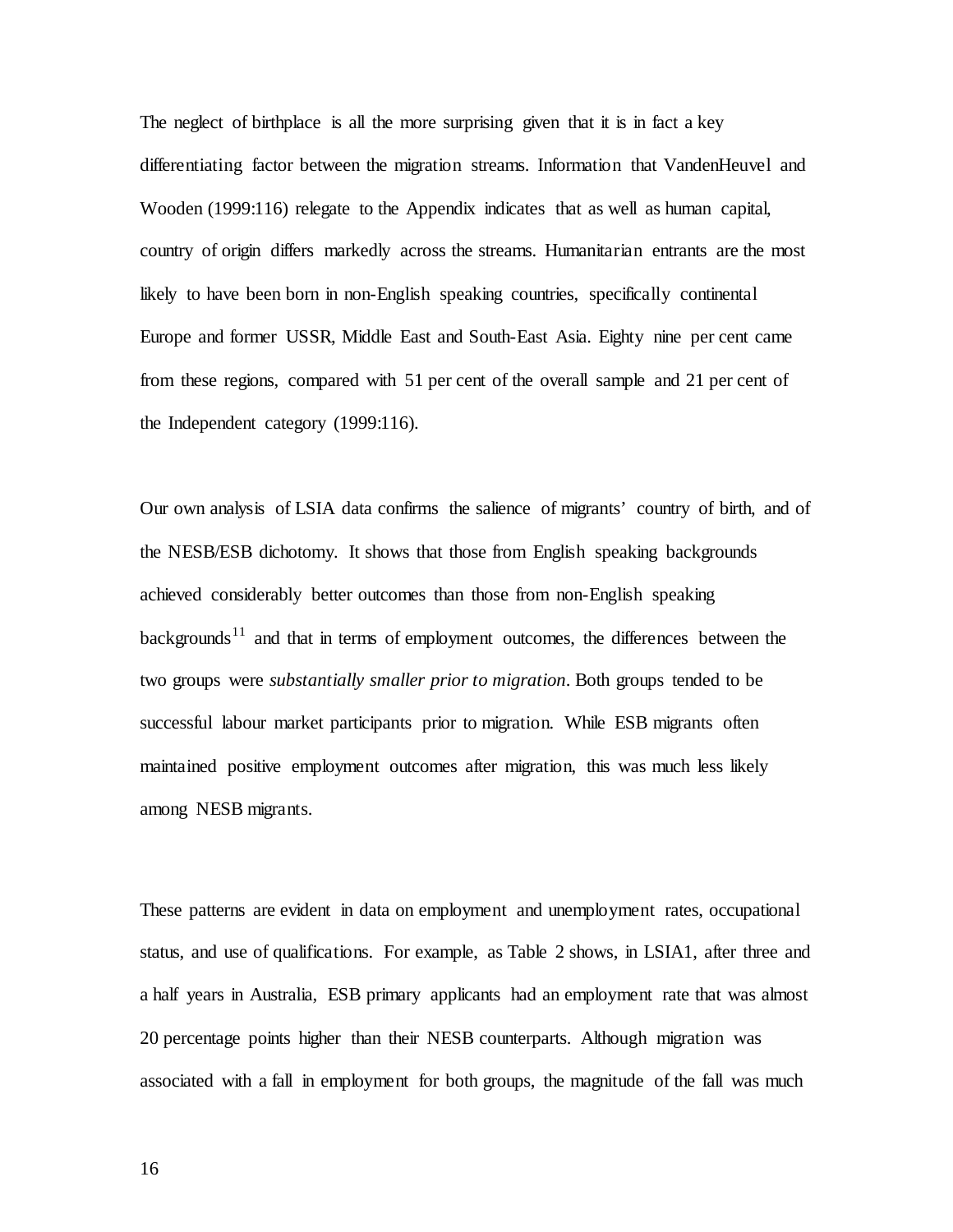greater for the NESB migrants. Meanwhile, the unemployment rate of ESB primary applicants was almost unchanged by migration, unlike NESB unemployment, which after three and a half years, was four times the pre-migration rate, and nine percentage points higher than the ESB rate.

Table 2 about here

LSIA data also show that migrants from ESB are much more likely to be employed in the upper echelons of the labour force in Australia, while NESB migrants are more likely to be found in lower status jobs. As seen in Table 3, migration to Australia had almost no impact on the proportion of ESB respondents in the top three occupational categories. However, NESB respondents suffered a 17 percentage point fall in the proportion employed in these jobs. After three and a half years in Australia, the proportion of NESB migrants in the top three occupational categories was 17 percentage points lower than the proportion of ESB migrants in these jobs, even though NESB migrants were *more* likely to be in the top jobs prior to migration. Meanwhile, four times as many NESB migrants were employed as labourers after three and a half years compared to pre-migration levels, and the proportion of NESB labourers was more than twice the proportion of ESB labourers.

Table 3 about here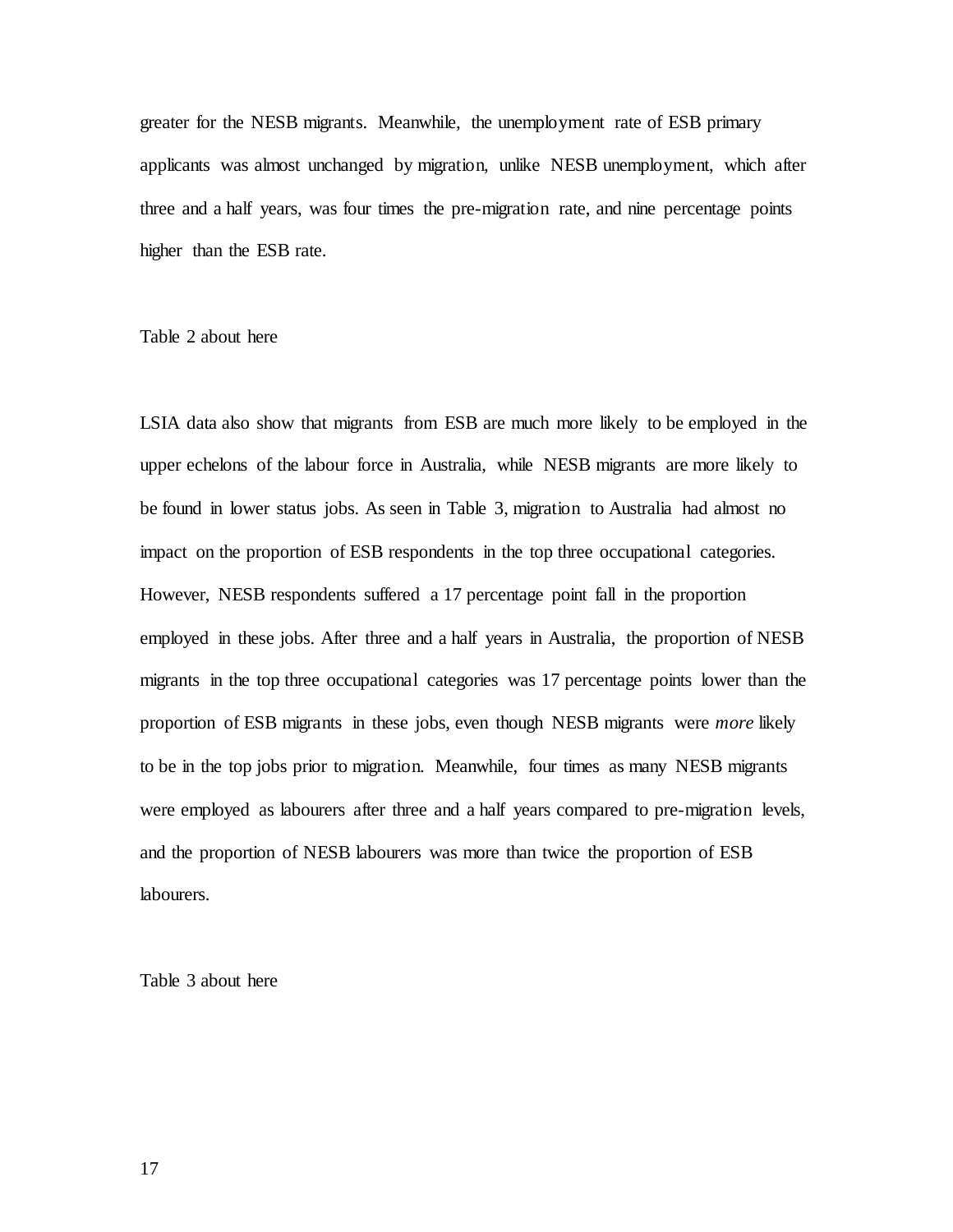After migration, ESB migrants were more able than NESB migrants to find jobs in which they could use their qualifications, as Table 4 shows. This is despite the fact that prior to migration, NESB migrants reported using their qualifications more often than ESB migrants. While migration led to a reduction in all respondents' use of their qualifications, this fall was much greater for the NESB migrants than it was for the ESB migrants.

#### Table 4 about here

NESB and ESB migrants also experienced different changes in levels of job satisfaction. As seen in Table 5, there was little change in the proportion of ESB migrants who stated that they loved their jobs or liked them a lot before and after migration. In contrast, the proportion of NESB migrants who loved or liked their jobs fell 16 percentage points after migration.

#### Table 5 about here

How one interprets these contrasts between ESB and NESB migrant experiences is of course fundamental to the debate about immigrant outcomes. As native English speakers, the ESB migrants have an undoubted advantage over the NESB migrants in Australian labour markets. But it is likely that the ESB advantage (a long standing feature of the Australian workforce) stems from more than just the ability to speak English. Indeed, even Richardson et al (2001:12) note that after controlling for English language ability,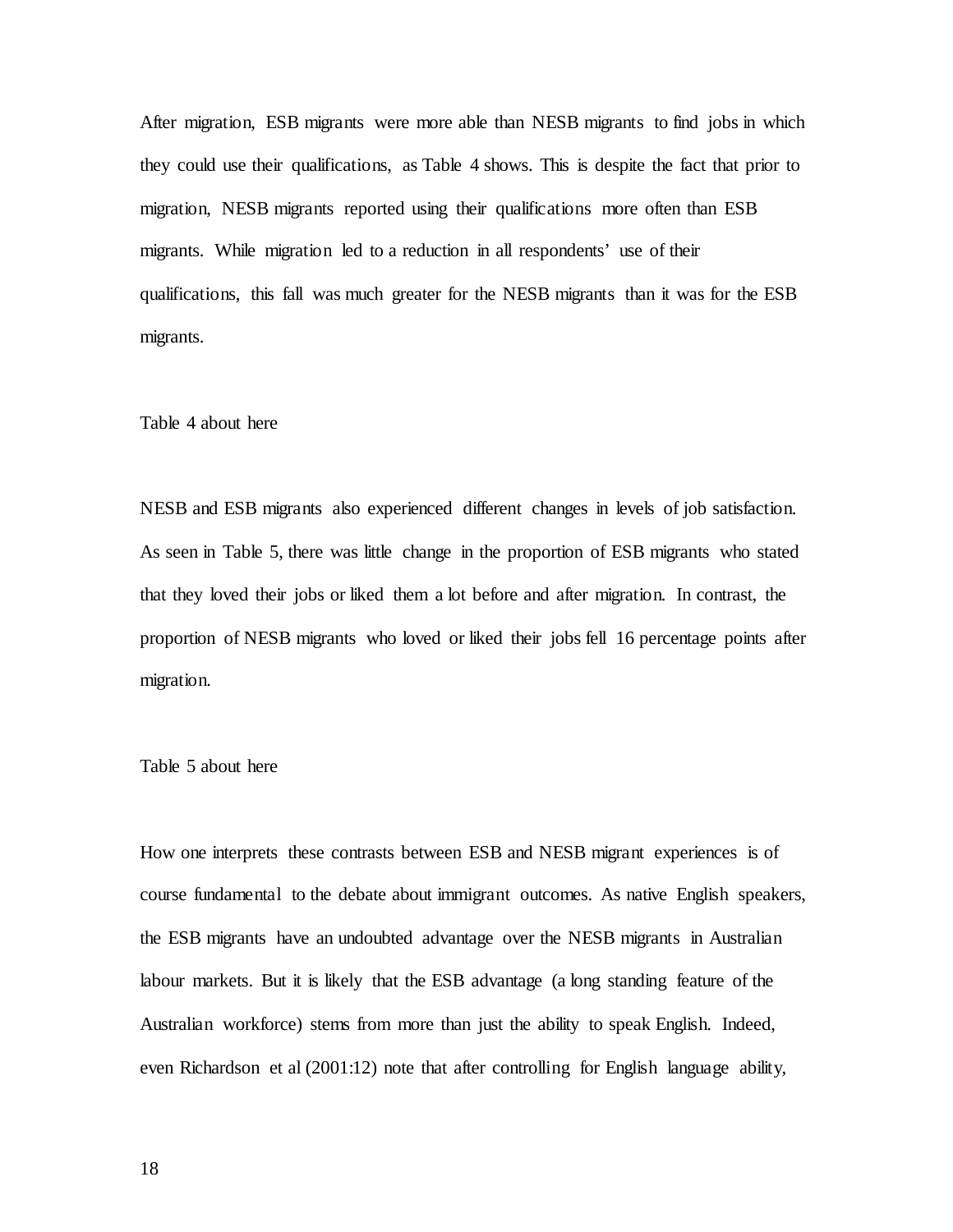those from the UK, Ireland and North America still have a greater chance of being employed in Australia.

It should be remembered that nearly half (48 per cent) of the NESB immigrants were able to speak English well or very well on arrival (unpublished LSIA1 data), and many immigrants from non-English speaking countries such as Hong Kong and the Philippines have experienced English language education systems. Historically in Australia, as elsewhere, immigrants from NESB have come from poorer and/or war-torn regions, and still today come disproportionately from the global 'South'. This background also contributes to differential employment outcomes in Australia compared with immigrants from the globally dominant and English-speaking regions of North America and the UK. The value employers accord to potential employees and the extent to which they are seen as being able to 'fit in' is systematically influenced by cultural and ideological factors that the human capital approach brackets out of the analysis. As we explain below, analyses that acknowledge the segmented nature of labour markets are better able to explain the different employment experiences of ESB and NESB migrants.

#### **Gender and employment outcomes**

The LSIA studies also fail to recognise how employment experiences vary according to migrants' gender. There is typically no discussion of the different experiences of male and female migrants, and in most cases, analysis is limited to experiences of migrants who entered Australia as primary applicants, ignoring migrating spouses (e.g. Cobb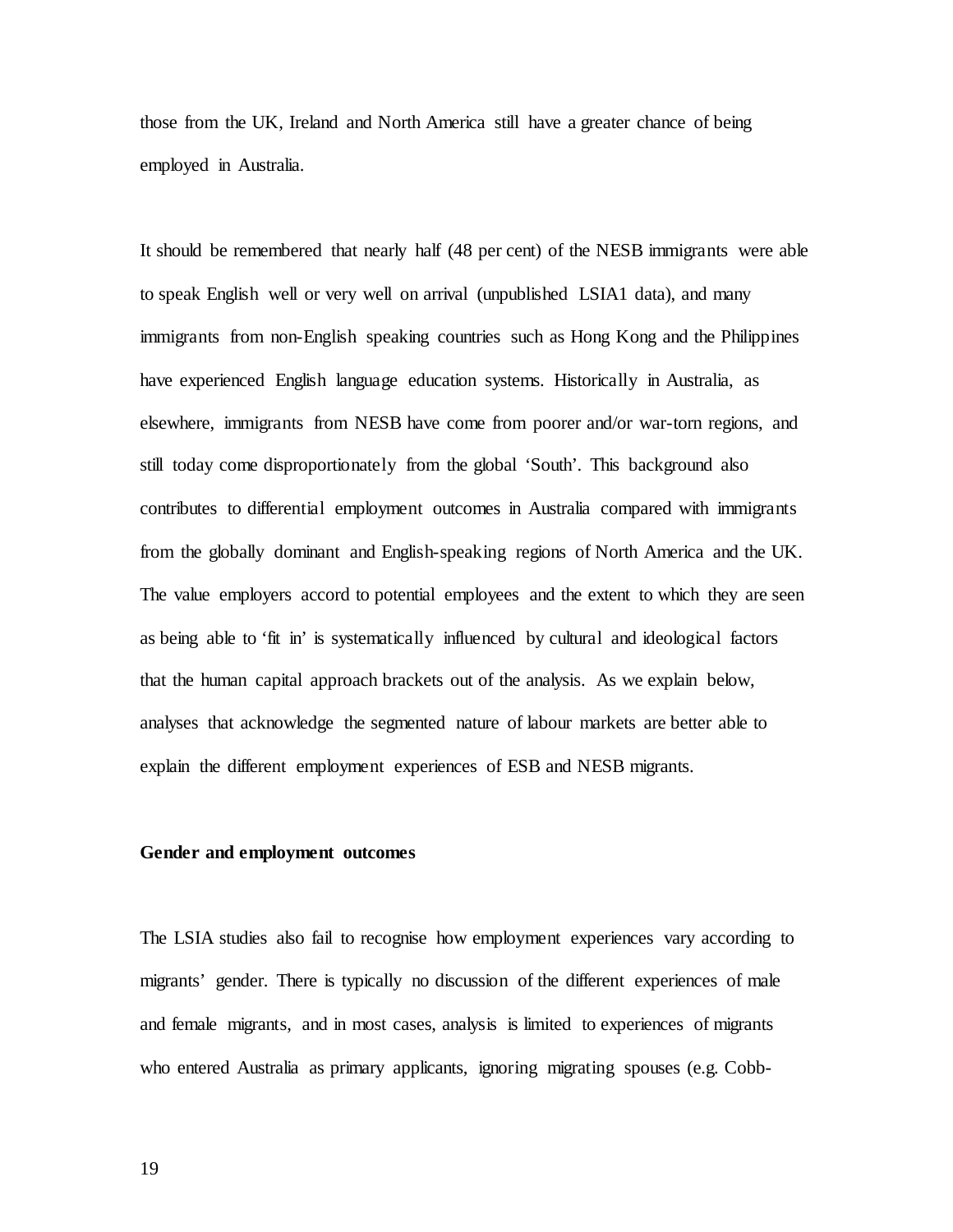Clark 2000; Cobb-Clark and Chapman 1999; VandenHeuvel and Wooden 1999, 2000). The majority (80 per cent in LSIA1) of these spouses are women, who, migrating as dependents, often have quite different employment experiences to (male or female) primary applicants. In excluding these respondents, the LSIA studies ignore the experiences of a large cohort of migrants, and remove individuals from their household context.

Cobb-Clark (2001: 474) herself notes, 'Although one of the primary strengths of the LSIA data is their ability to capture all individuals within the primary applicant's household, the experiences of migrating-unit spouses and immigrant families have been relatively under-studied.' And Cobb-Clark and Chapman comment that in focusing only on primary applicants, they have 'ignored the fundamental role of households in the immigration process' (1999:28), in particular, ignoring 'interdependencies between members of households with respect to labour market decisions and outcomes' (1999: vi). However, even when authors in this literature acknowledge the limitations of examining only experiences of primary applicants, they do not explain why they have made this methodological decision.

The decision is all the more inexplicable given that there are substantial gender differences according to visa category, with men vastly outnumbering women in all the skill-based categories (for example, men comprised 85 per cent of Business migrants and 77 per cent of Independent migrants), and women (62 per cent) outnumbering men in the Preferential Family category (VandenHeuvel and Wooden 1999:116). Given the gender disparities among classes of visa-holders, are there independent gender-based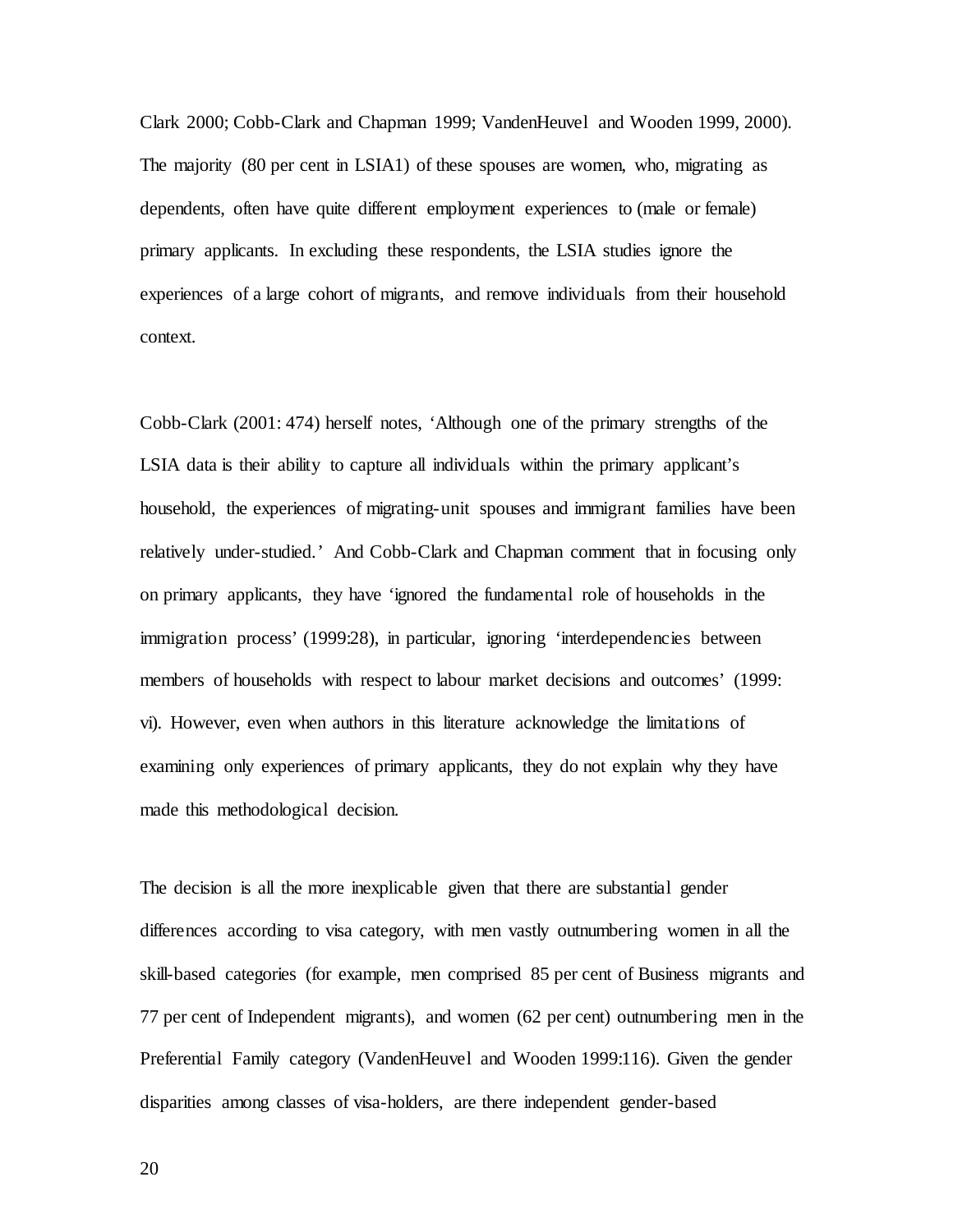explanations for the classes' different employment outcomes? The LSIA studies' emphasis on human capital attributes precludes any investigation into this question.

In fact, there is evidence of gender effects, independent of other variables. For example, while labour force participation rates clearly vary according to visa category, within each visa category, women's participation rates are consistently lower than men's. At Wave 3 of LSIA1, Independent (skilled) visa holders' participation rates were 95 per cent for men and 87 per cent for women; for Preferential Family visa holders, rates were 77 and 46 per cent respectively (VandenHeuvel and Wooden 1999: 27). Thus even when women were skilled migrants, they were still less likely to be in the workforce than their male counterparts.

Our own analysis of LSIA data (Table 6 and Figure 1 below) clearly shows that men and women achieve quite different employment outcomes in their first few years in Australia, particularly in relation to labour force participation. LSIA1 data suggests that migration to Australia is associated with an initial fall in the labour force participation rates of male and female primary applicants. However, after three and a half years in the country, while men's employment rated had largely recovered, women's remained very low. Meanwhile, at wave 3, the proportion of women engaged in 'home duties' had more than doubled.

Table 6 about here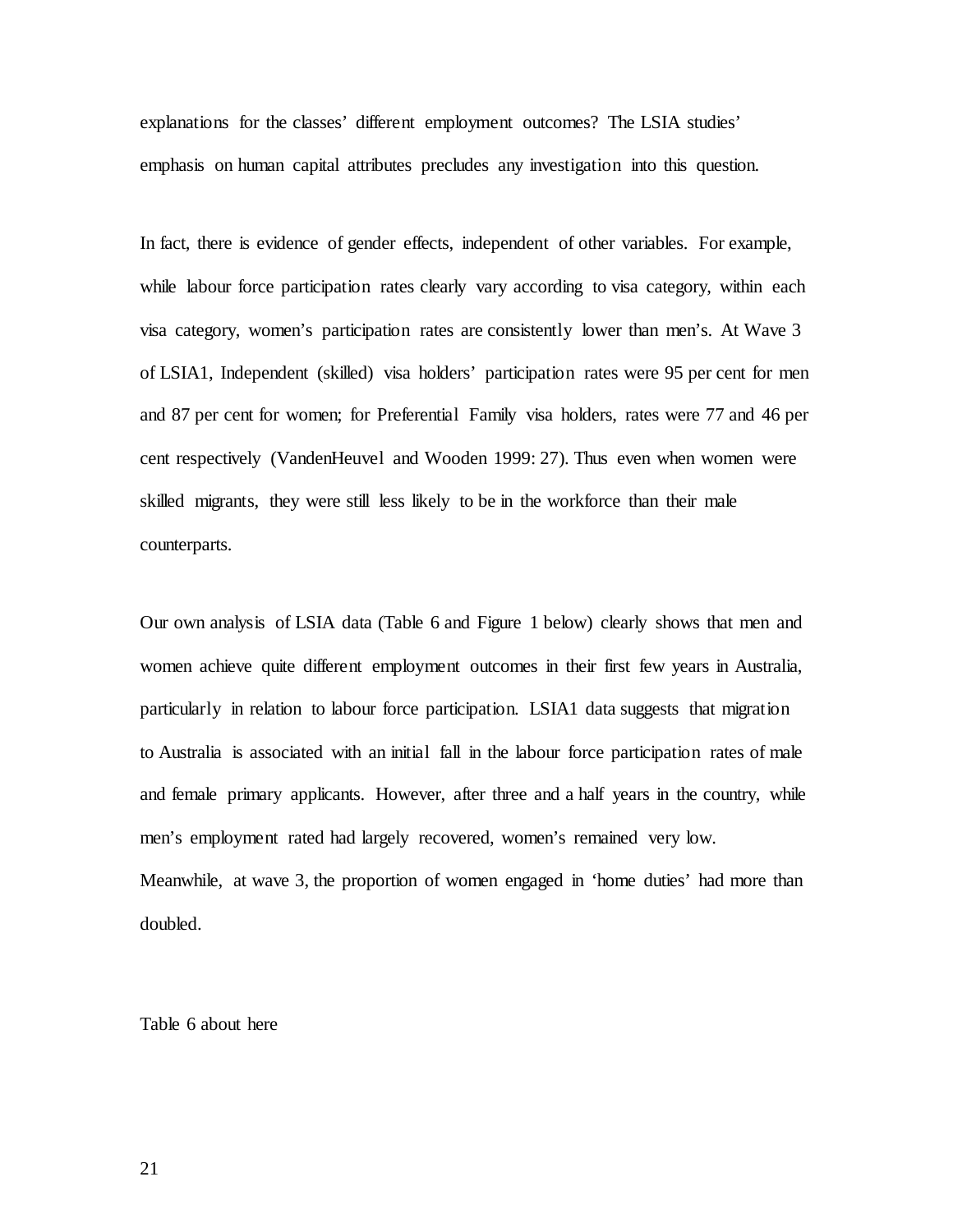The fall in labour market participation is even more dramatic for female spouses of primary applicants. Even after three and a half years in Australia, the proportion of employed women was almost 20 percentage points lower than pre-migration levels. This was accompanied by a substantial increase in the proportion of women reporting their main activity as 'home duties' (unpublished LSIA1 data). While a majority of male spouses (61 per cent) were employed after three and a half years in Australia, this was true for only a minority (33 per cent) of female spouses (unpublished LSIA1 data).

Women's comparatively low workforce participation after migration is also reflected in their lower income levels. As Figure 1 shows, after three and a half years in Australia, women were more than twice as likely as men to have no income, and those with incomes had lower earnings than their male counterparts.

#### Figure 1 about here

For those in the workforce, men tended to be in higher status occupations compared to women. For example, after three and a half years in Australia, 34 per cent of male primary applicants were employed as managers, administrators or professionals, compared to only 25 per cent of females (unpublished LSIA1 data). The 'gender gap' in occupational attainment was *smaller prior to migration*, indicating that migration is associated with a widening of the gender difference in occupational status.

Summing up the picture described above, it is clear that women are much less likely than men to be in the workforce, even in cases where they were admitted as skilled migrants.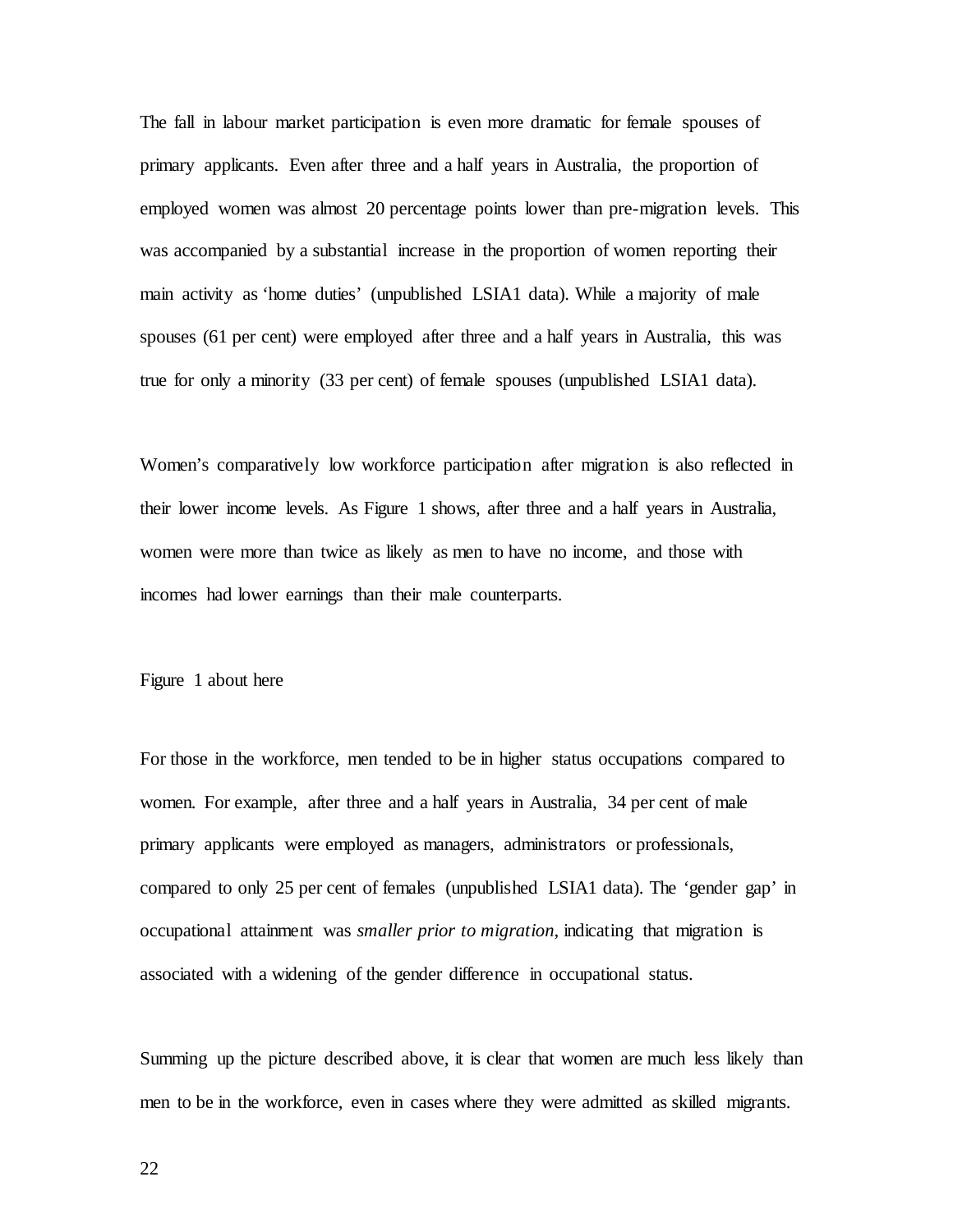Once in the workforce, men tend to be employed in higher status occupations than women. These factors largely explain the gender differences in migrants' level of income, with men tending to earn more than women. While the LSIA studies differentiate employment outcomes on the basis of visa category and skill levels, there is evidence that regardless of human capital endowments, there are independent gender-based differences in employment outcomes.

Within migrant families, women's careers are often considered secondary. This reflects women's tendency to migrate for family reasons, in contrast to men, who are more likely to migrate as independent, skilled migrants (Fincher et al 1994). This means that upon arrival, men's employment generally assumes priority within migrant families, while women's primary responsibility is to facilitate the settlement of the family into a new environment, with their employment considerations assuming secondary status.<sup>[12](#page-43-11)</sup> As such, the skilled migrant 'success story' is likely to look very different for men and women. In sidelining demographic attributes such as gender, and in some cases, completely ignoring the experiences of migrating spouses, the LSIA studies cannot inform us about how male and female migrants' experiences differ, and thus fail to recognise the gendered nature of migration and migrant settlement.

#### **Alternative paradigms for understanding migrants' experiences**

While human capital attributes are clearly crucial in explaining migrants' employment outcomes, there are often instances where migrants with similar human capital profiles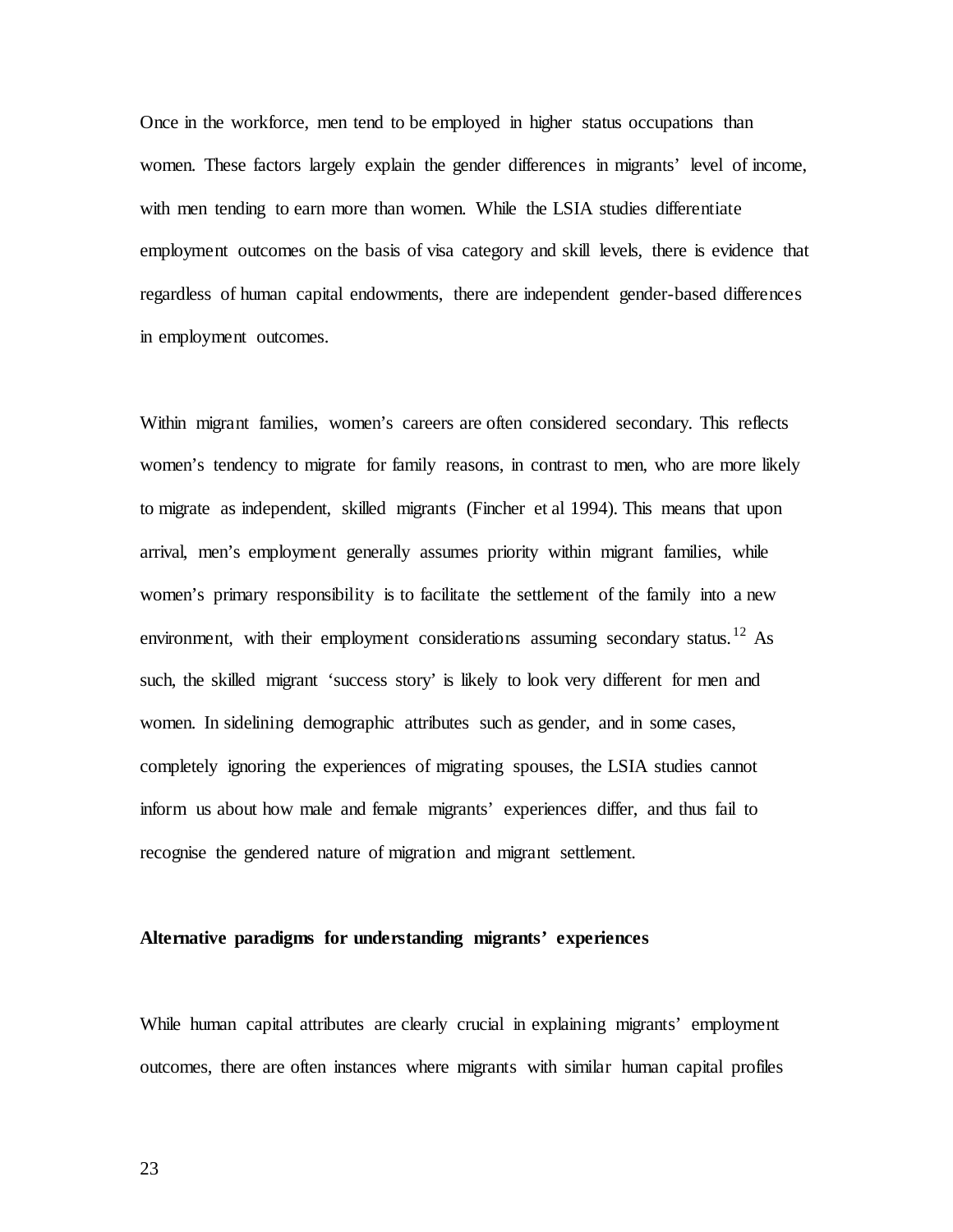achieve dramatically different employment outcomes in Australia. The LSIA studies' almost exclusive focus on human capital attributes precludes any exploration of other labour market processes that can explain such outcomes.

As we saw above, in the LSIA, ESB and NESB migrants had similar occupational achievements prior to migration, but after arriving in Australia, the experiences of the two groups diverged substantially. Table 7 shows graphically that despite their very high rate of educational qualifications compared to the local population, migrants from some parts of Asia were in the mid-1990s found in relatively low status jobs in Australia – jobs not occupied by Australian born people with such qualifications.

#### Table 7 about here

These more disaggregated data suggest a more complex picture than Richardson et al's (2002:x) conclusion that 'substantial use' is being made of migrants' human capital in the workplace.

The following section considers the strengths and weaknesses of the human capital approach in analysing migrant employment in Australia and suggests alternative perspectives that can produce a more comprehensive understanding of the migrant workforce experience. In essence, we argue that downward mobility after arrival, and the variations in migrant employment outcomes based on country of origin and gender may be better explained by exploring the structures of demand for migrant labour, and the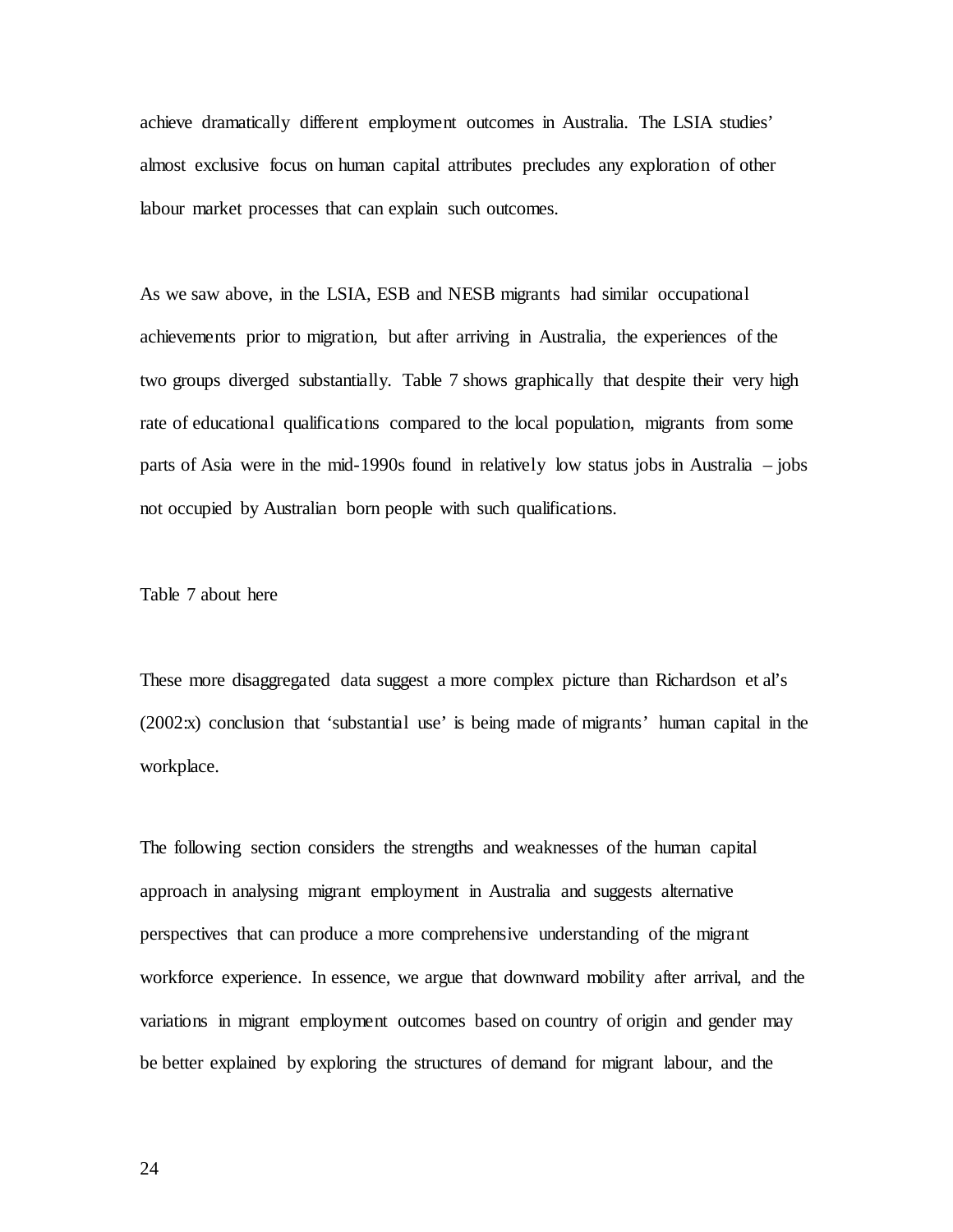employer, employee, and institutional practices that produce and reproduce these structures.

The strength of human capital-based analyses is in our view two-fold. First, they are able to bracket out the detail of variation within group experiences to present a powerful generalising account. Abstracting from questions about the equivalence of skills and education around the globe, from the complexity of the differing language demands of various occupations and the peculiarities of the local labour markets into which migrants are incorporated, the LSIA studies present a simple and uniform picture that can be translated directly into government policy.

Second, the model of the individual economic actor making rational-instrumental decisions to invest in skills that will deliver returns in overseas (or local) labour markets does speak to the experiences of certain types of labour migrants. As we have suggested, however, the model neglects the household context of decision-making and it also overplays the 'long termness' of the way individuals plan their lives. However, as Piore perceptively argued in the late 1970s, migrant workers in the early stages of a migration process come closest to neo-classical economics' *homo economicus* conception of human behaviour. With their identity rooted in their life in their country of origin, work in the host country is a means to an end (Piore 1979:54). And increasingly government immigration policy has required potential immigrants to calculate in this way – the sheer personal and financial costs associated with the application process and the demand that immigrants be almost completely self-sufficient after arrival means people must think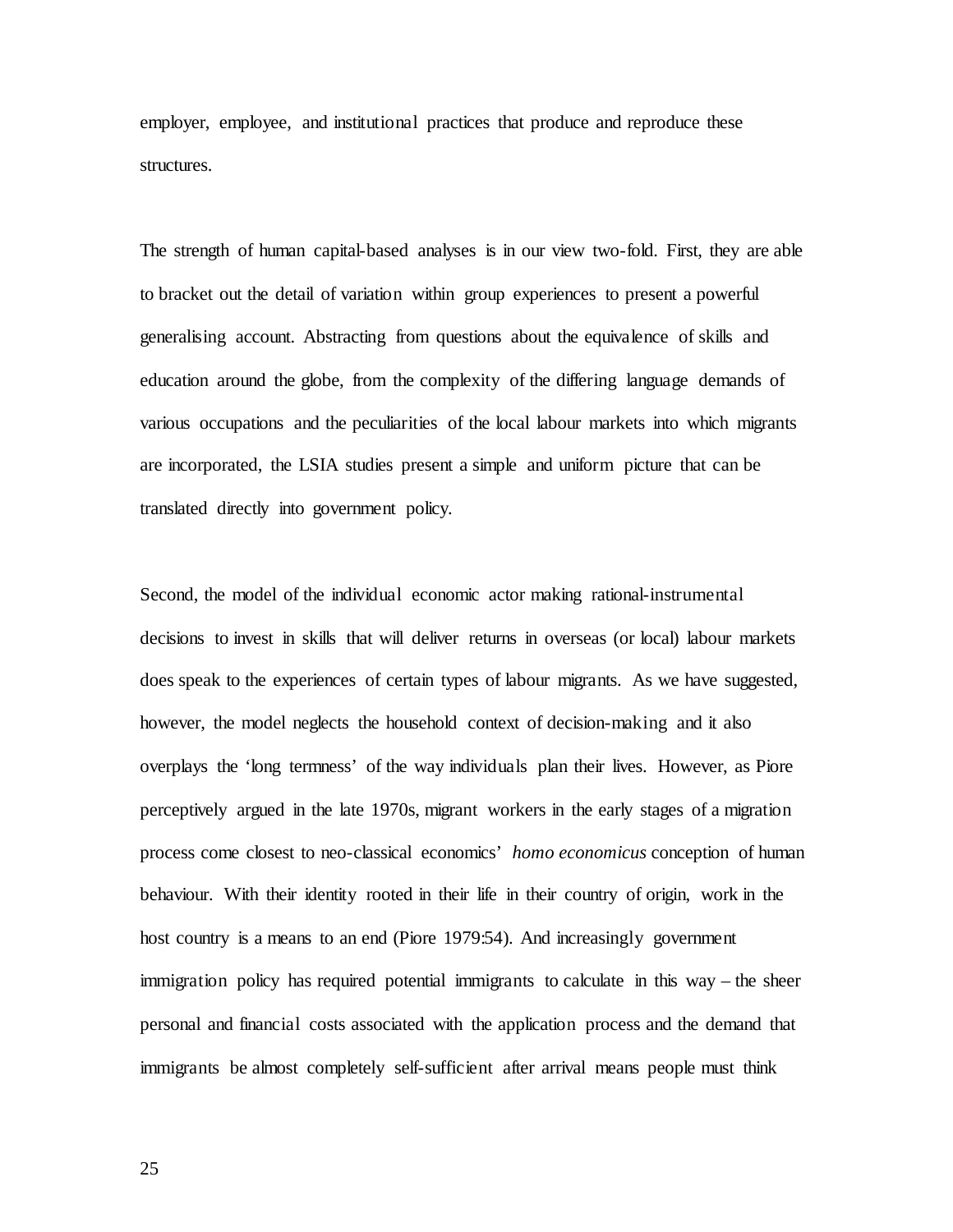primarily in money terms in weighing up the huge outlays of migration to Australia against the potential benefits.

However, once in Australia, the evidence is that immigrants encounter a very different reality to the neutral sorting machine model of the labour market depicted in the LSIA studies. Rather, variations between different ethnic groups, and between male and female migrants reflect processes of segmentation in specific Australian labour markets. Peck offers a succinct summary of the assumptions of the segmentation approach (1996:60):

Primacy is accorded to the demand side of the labour market, as the area where job structures are shaped and the level and form of demand is determined; ... and institutions and social forces are taken to be the central determinant of the structure and organisation of employment.

For example, the way employers value education from different parts of the world can systematically channel workers from different ethnic backgrounds into industry subsectors that then become seen as 'migrant'. For example, in a study undertaken at a time of nursing shortage in Australia, Hawthorne (2001:218) documented the 'instancy of professional acceptance' for nurses from the UK, as opposed to the 'doubt and penury' experienced by non-English speaking background nurses. Her analysis found that particular birthplace groupings were more likely to work in the most exploitative sectors – public hospitals and nursing homes – and that the latter was 'a sector in the process of redefinition as for "foreign labour."' In contrast, ESB nurses passed seamlessly into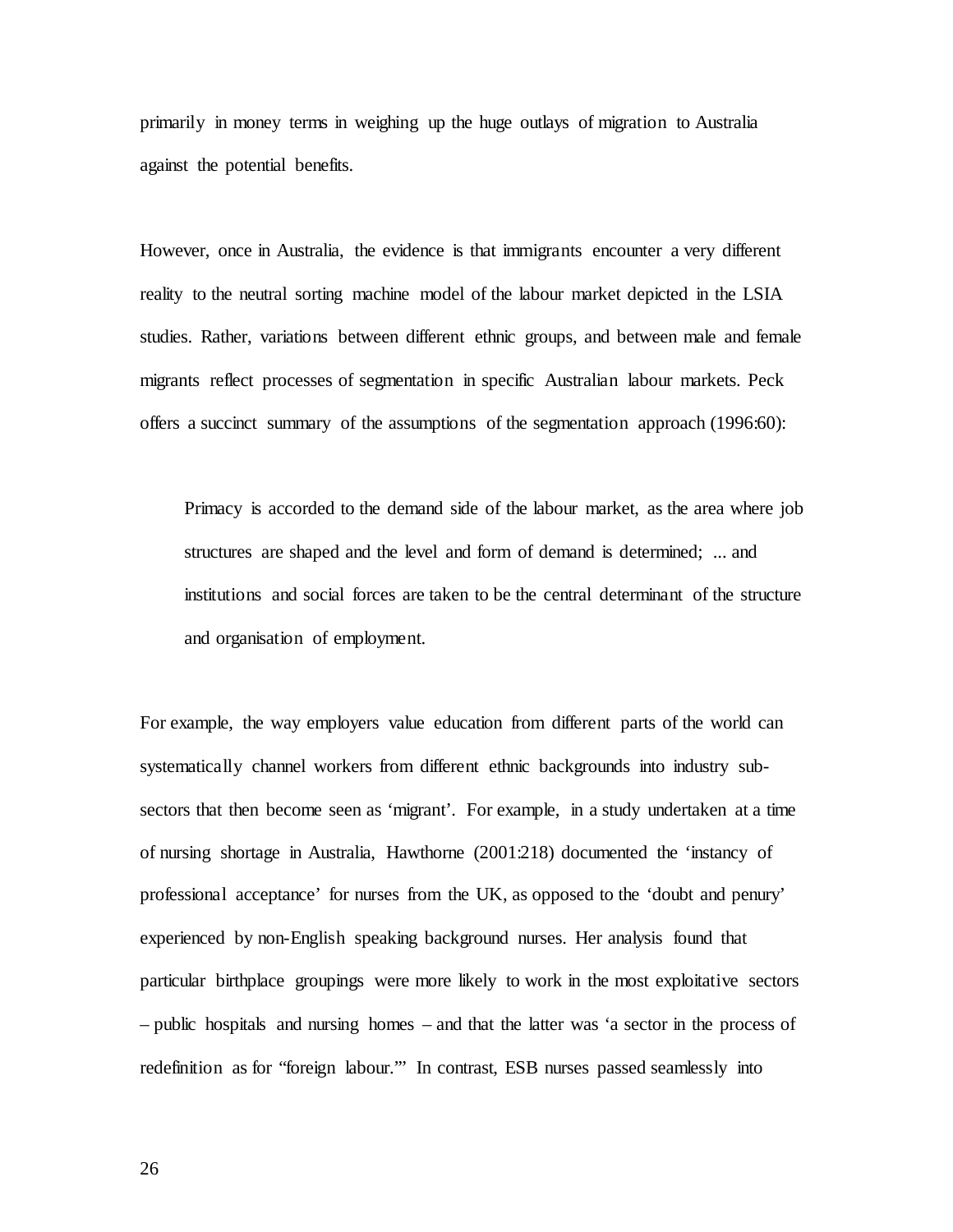employment and senior employment. They were more likely to be found in high status areas such as private hospitals (2001:227).

Other authors have pointed out that formal qualifications and education may not be employers' main criteria for selecting employees. Criteria vary across labour markets – for example, employers' requirements in selecting technicians are likely to be different to those where perceived attitudes and 'soft skills' – behavioural and performative traits – are emphasised (Shih 2002). Even in areas of work where technical expertise is sought, like engineering or information technology, employers may see criteria such as the *range* of previous job experiences, the perceived ability to fit into a team, or to represent the company to its customers as more salient than the level of the qualification (Watson 1996).

Employers' definition of these 'soft skills' and other informal criteria may be constructed around particular migrant groups' ethnicity or class (as well as of course, their gender). As Jakubowicz and Castles pointed out in 1987, Australian employers and local workers in the post-war decades had a clear interest in utilising a workforce that was not only ethnically distinguishable from the local workforce but also considered to be largely unskilled and little educated, rendering it suitable for hard, low paid, dead end jobs. Waldinger and Lichter argue that essentially the same set of interests are at work in contemporary service industry jobs, where employers prefer workers who have 'the ability to keep a smile regardless of how unpleasant the customers or the working conditions' (2003:16). In the case of dirty, menial work this can result in employer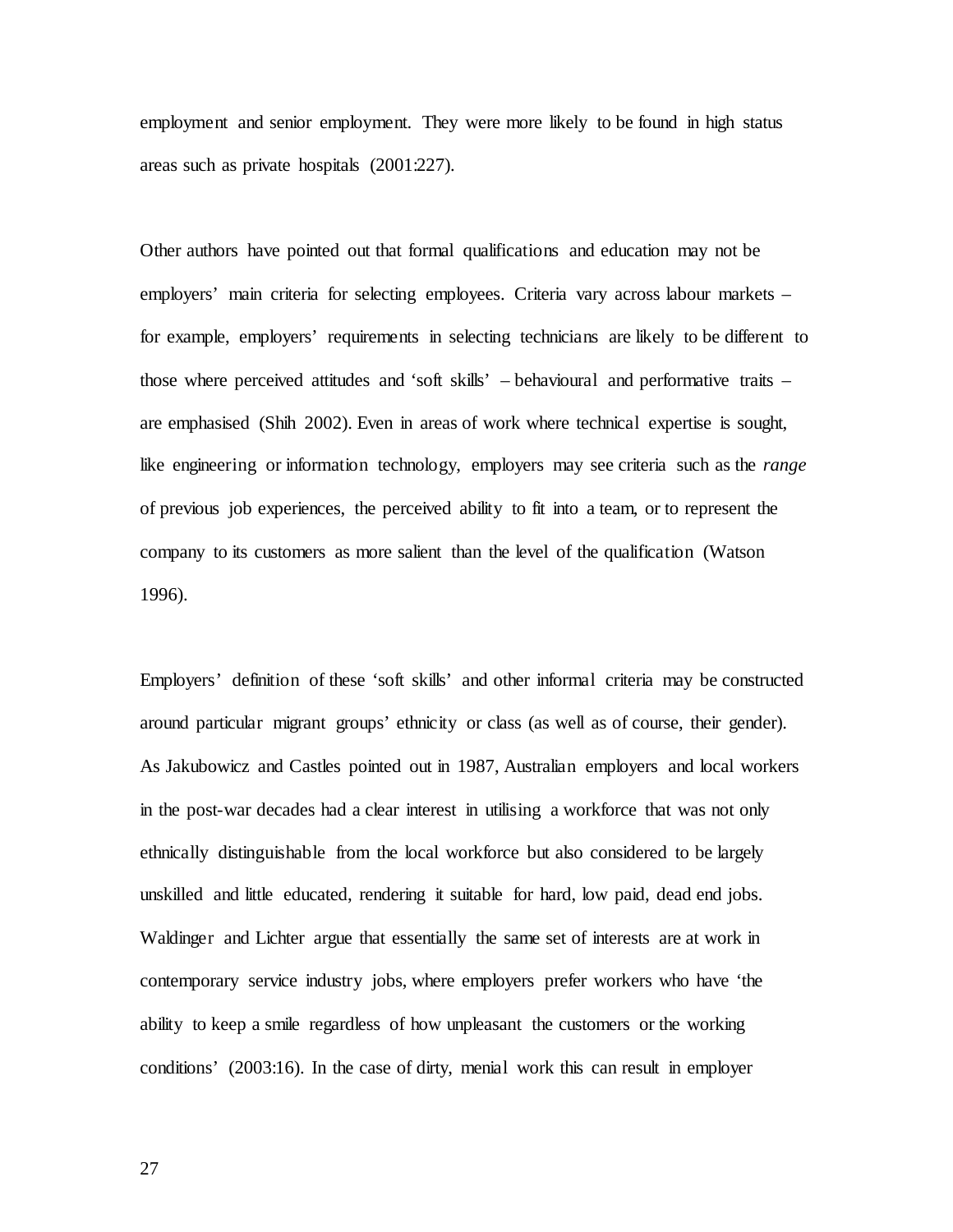preference for workers they would disdain to have as friends: 'the messy hotel room would be surely more of an embarrassment were it to be cleaned by someone with a claim to equality' (2003:40).

Indeed, there is a wealth of theoretical and empirical literature from Australia as well as the US and Europe that indicates a far more complex workforce reality to that assumed by the human capital school. Studies that focus simply on the 'supply side' – the characteristics of the immigrants themselves – are comforting to *laissez faire* governments, as they disregard non-benign behaviour by employers, and barriers to equal opportunity erected by government itself.

For example, among the state policies that channel and constrain immigrants in Australian labour markets are visa requirements limiting overseas students to part-time jobs, the widespread use of temporary visas which mean that their (mainly NESB) bearers face unaffordable overseas student fees for bridging and retraining programs, the lack of childcare support, and the discriminatory effects of income support arrangements on recently arrived immigrants and on women whose husbands are employed.

Finally, the human capital approach omits any role for employees themselves as active subjects, or rather reduces employees' sphere of action to pursuing returns for their 'investment' in human capital. In the US a huge literature documents how migrants use 'social capital' – ties and social networks – to establish themselves in certain occupations and industries (Portes 1998; Waldinger and Lichter 2003). In Australia, Xiang has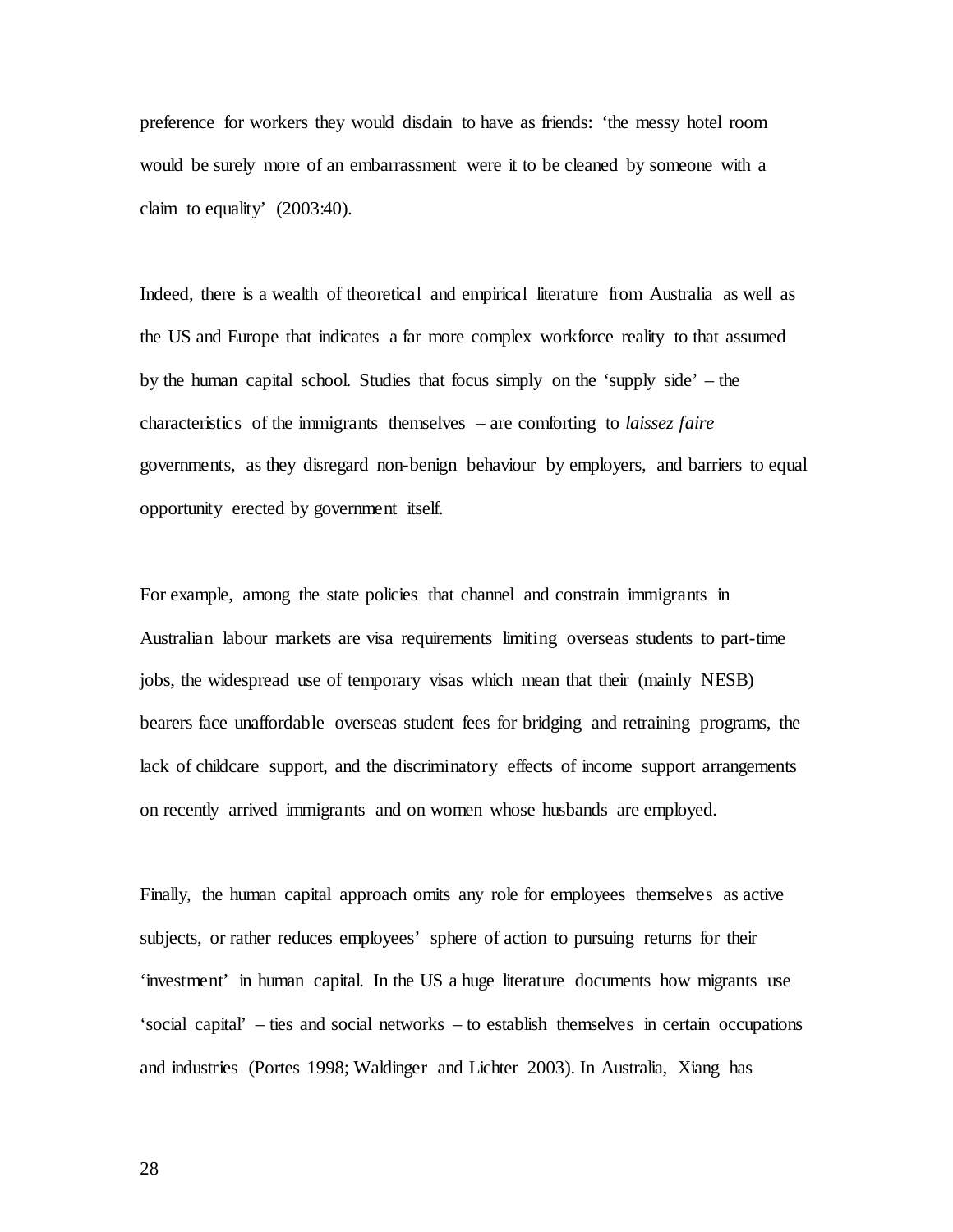documented the use of transnational friendship and kin ties to cement a place for Indian IT professionals in the IT industry (Xiang 2001). On the other hand, lack of connections to more senior employees may mean that migrants reach 'glass ceilings' that local workers manage to break through (Watson 1996).

None of these or other factors that severely constrain some migrants' options in Australia need be investigated if outcomes are seen simply as a function of human capital endowments, although the latter clearly play a part in occupational patterning. Moreover, investigation of the benefits for employers in some labour markets in utilising vulnerable workforces for undesirable jobs, and their role in recruiting and allocating workers differentially is also precluded (Alcorso 2003).

#### **Conclusion**

Much of the current literature on migrant employment in Australia is based on the LSIA, a rich and comprehensive data set on recent migrant settlement experiences. However, as we have seen, the LSIA data can be made to show a *prima facie* case for both the very optimistic account favoured by the human capital school and government, and a more complex picture that examines downward social mobility in Australia and the extent to which migrants' country of origin and gender also shape their employment experiences.

Since 1996, there has been a severe dearth of research on migration and settlement which has not emanated from a human capital perspective. In part this is a product of the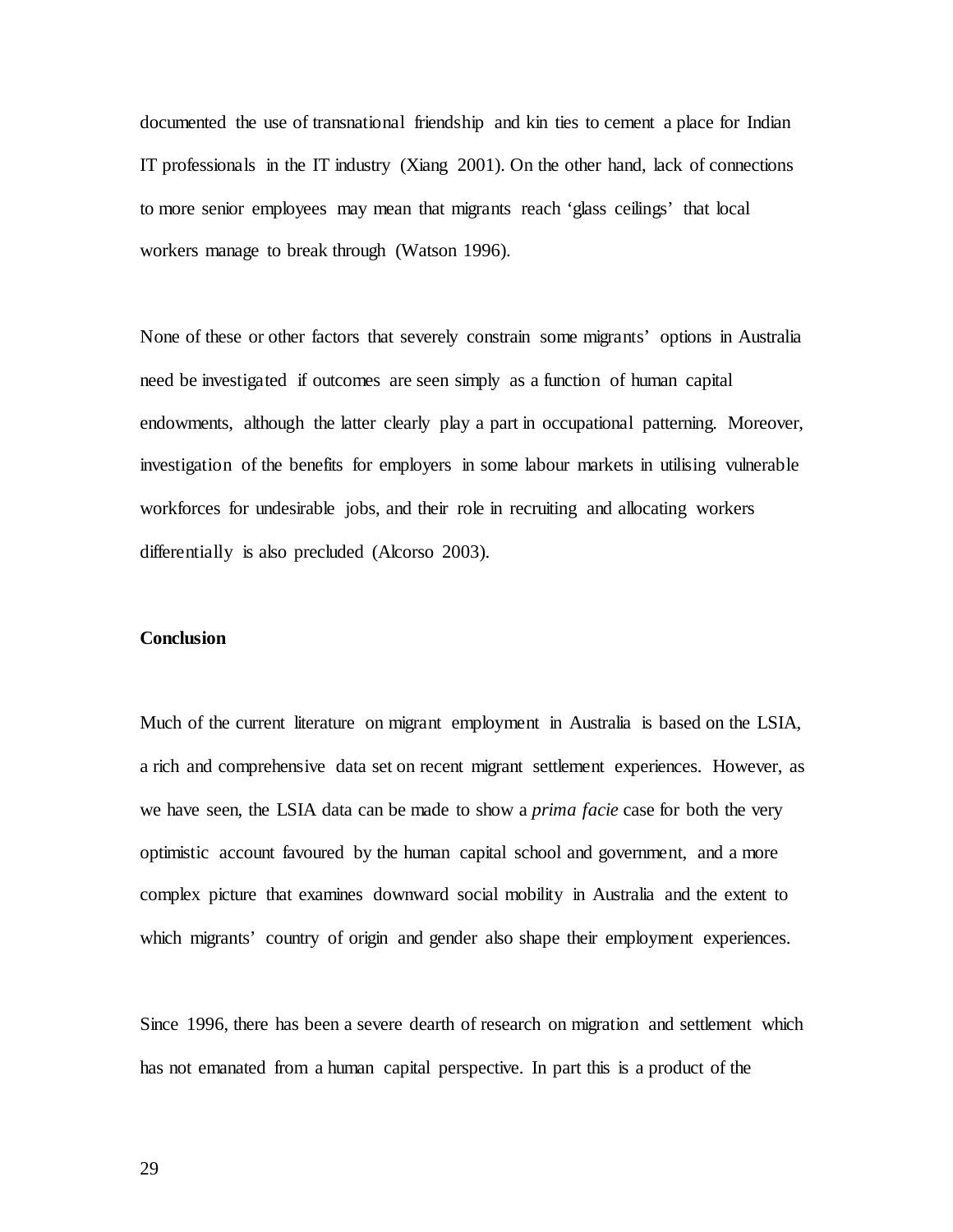Howard Government's abolition of key institutions (such as the Bureau of Immigration, Multicultural and Population Research) that previously facilitated this research. As Jupp notes, 'There has been almost no 'social' or 'cultural' research funded directly by the Commonwealth in recent years' (2002:62), and advocacy, access and equity monitoring, and social and economic research are 'greatly diminished' (2002:78). Current research is dominated by studies of economic criteria and the settlement outcomes of the various visa categories, and is largely controlled by the Department of Immigration. Not only is it highly selective in its focus and emphases, it is underpinned by untenable assumptions about the existence of an economy-wide 'market' that recognises only a couple of small aspects of the qualities workers bring to the workforce and the qualities employers require. Indeed, the analyses leave out most of what we want to know about migrant workers as social beings.

#### **References**

Alcorso, C. (2003) 'Immigrant Employees in Hotels: Segmentation Theory Revisited', Labour and Industry  $14$  (1): 17-40.

Baker, M. and D. Benjamin (1997) 'The Role of the Family in Immigrants' Labor-Market Activity: An Evaluation of Alternative Explanations', The American Economic Review, 87 (4): 705-727.

Becker, G. S. (1975) Human Capital: A Theoretical and Empirical Analysis, with Special Reference to Education. New York: National Bureau of Economic Research, distributed by Columbia University Press.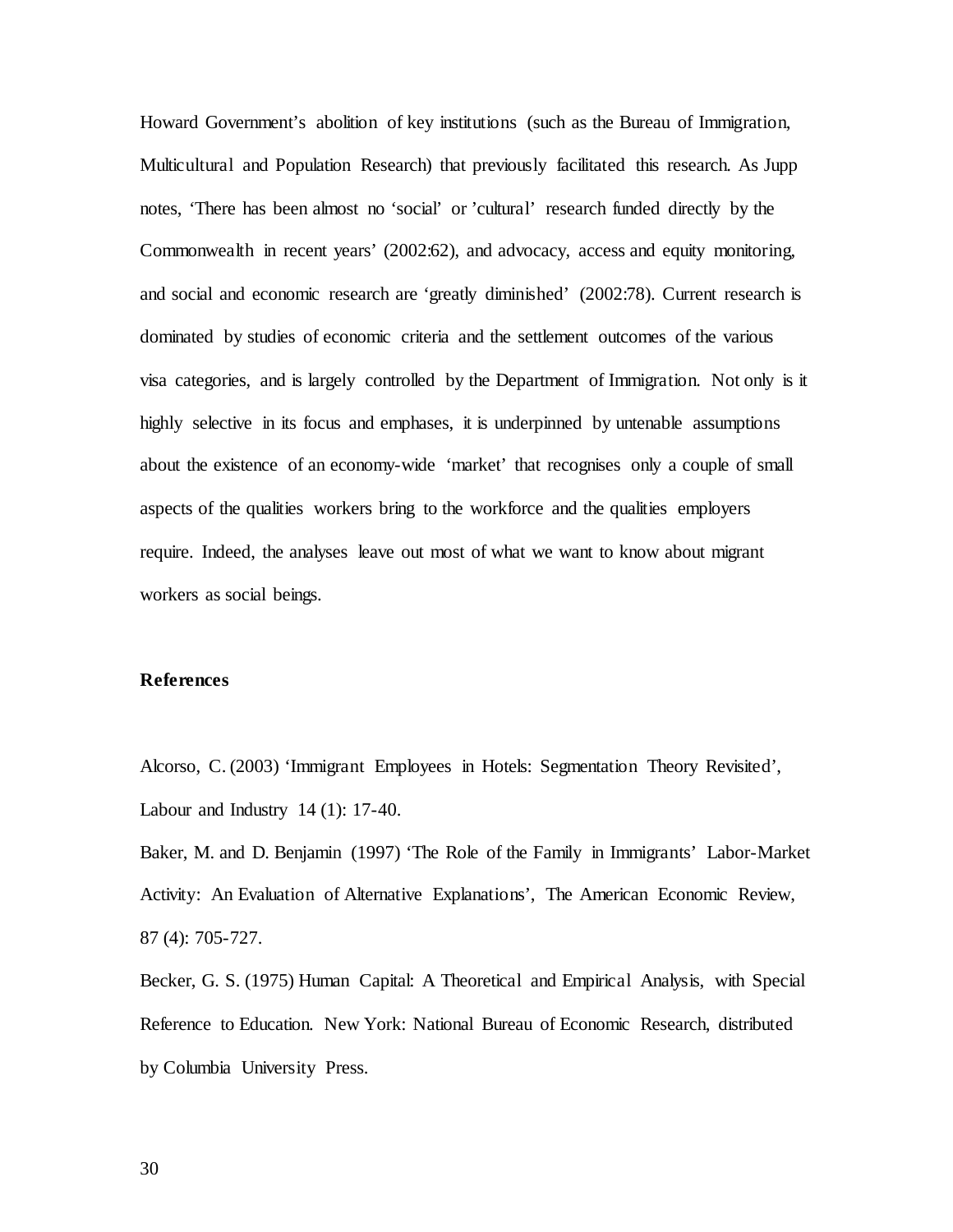Blandy, R. et al (1977) 'Migrant Workers in Australia: Industrial Cannon Fodder', Australian Bulletin of Labour, 3(2), pp 20-31.

Blaug, M. (1976) 'The Empirical Status of Human Capital Theory: A Slightly Jaundiced Survey', Journal of Economic Literature, 14(3), pp 827-855.

Castles, S., Lewis, D., Morrissey, M. and J. D. Black (1986) Patterns of Disadvantage Among the Overseas Born and their Children. Wollongong: Centre for Multicultural Studies.

Chapman, B. J. and R. R. Iredale (1990) Immigrant Qualifications: Recognition and Relative Wage Outcomes, Discussion Paper no. 240. Canberra: Centre for Economic Policy Research, ANU.

Chiswick, B. and P. Miller (1994) 'The Determinants of Post-Immigration Investments in Education', Economics of Education Review, 13 (2): 163-177.

Cobb-Clark, D. (2000) 'Do Selection Criteria Make a Difference? Visa Category and the Labour Market Status of Immigrants to Australia', The Economic Record, 76 (232):15- 31.

Cobb-Clark, D. (2001) 'Settling In: Public Policy and the Labour Market Adjustment of New Immigrants to Australia', Australian National University,

[http://econrsss.anu.edu.au/~dcclark/docs/papers/lsia\\_compare\\_13.pdf](http://econrsss.anu.edu.au/~dcclark/docs/papers/lsia_compare_13.pdf)

Cobb-Clark, D. and B. J. Chapman (1999) The Changing Pattern of Immigrants' Labour Market Experiences, Discussion Paper no. 396. Canberra: Centre for Economic Policy Research, ANU.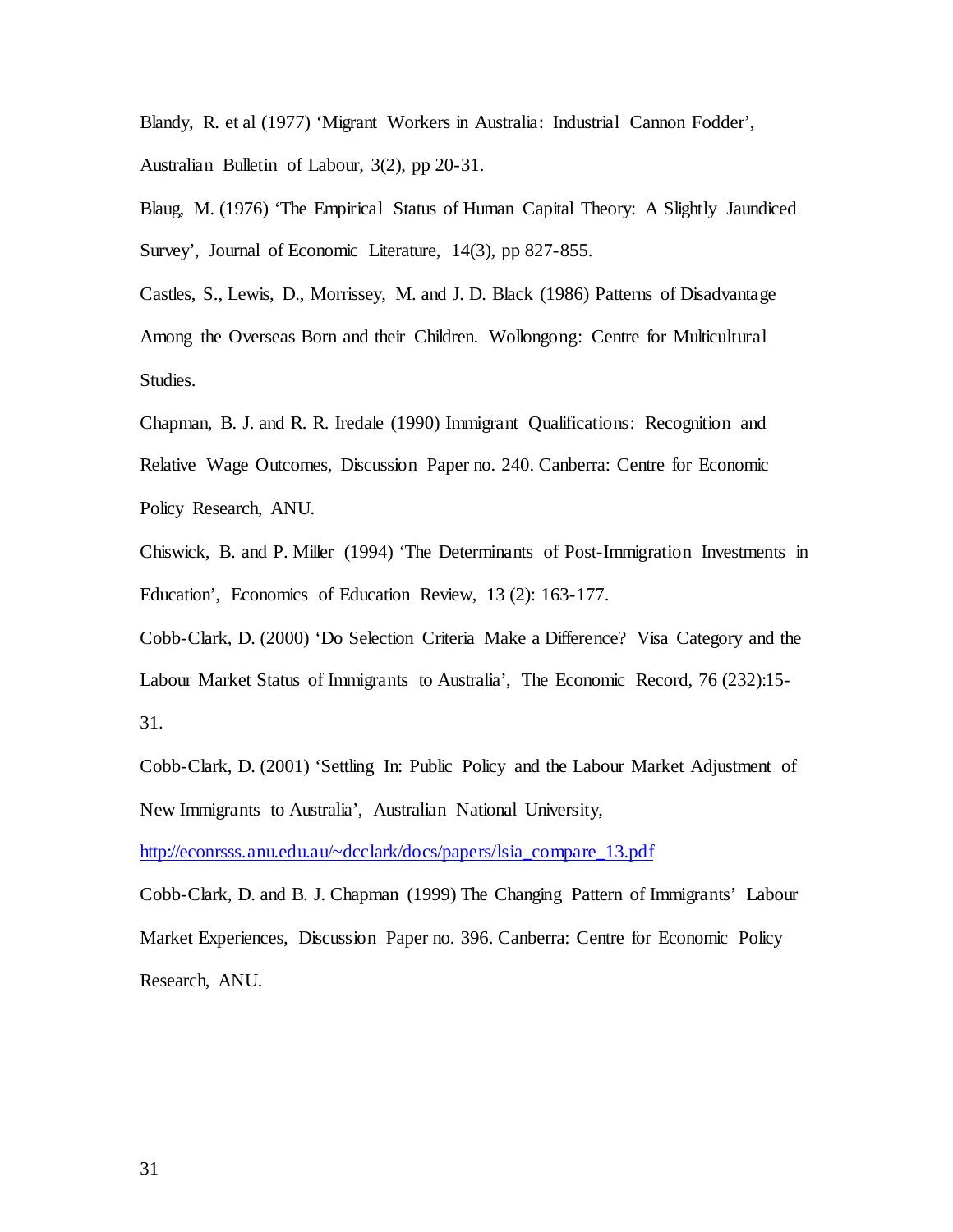Cobb-Clark, D. and T. F. Crossley (2001) *Gender, Comparative Advantage and Labour Market Activity in Immigrant Families*, Discussion Paper No. 433, Centre for Economic Policy Research, Australian National University.

Collins, J. (1984) 'Immigration and class: the Australian experience' 1-27, G. Bottomley and M. M. de Lepervanche (eds) Ethnicity, Class and Gender in Australia. Sydney: George Allen and Unwin.

Collins, J. (1991) Migrant Hands in a Distant Land: Australia's Post-War Immigration. Leichhardt: Pluto Press.

Department of Immigration and Multicultural and Indigenous Affairs (DIMIA) (2001) 'DIMIA Fact Sheet 14: Migrant Labour Market Outcomes', published at [http://www.immi.gov.au/facts/14labour.htm.](http://www.immi.gov.au/facts/14labour.htm)

Department of Immigration and Multicultural and Indigenous Affairs (DIMIA) (2002) The Longitudinal Survey of Immigrants to Australia,

[http://www.immi.gov.au/research/lsia/index.htm,](http://www.immi.gov.au/research/lsia/index.htm) updated: 1 March 2002.

Doeringer, P. and M. J. Piore (1971) Internal Labor Markets and Manpower Analysis.

Lexington, MA: Heath.

Evans, M. D. R. and J. Kelley (1986) 'Immigrants' Work: Equality and Discrimination in the Australian Labour Market', Australia and New Zealand Journal of Sociology 22: 187- 207.

Fincher, R., Foster, L. and R. Wilmot (1994) Gender Equity and Australian Immigration Policy. Canberra: AGPS.

Gregory, R. G. and X. Meng (2001) 'Immigrant Employment and Economic Change in Australia' in Work Rich, Work Poor in Inequality and Economic Change in Australia, J.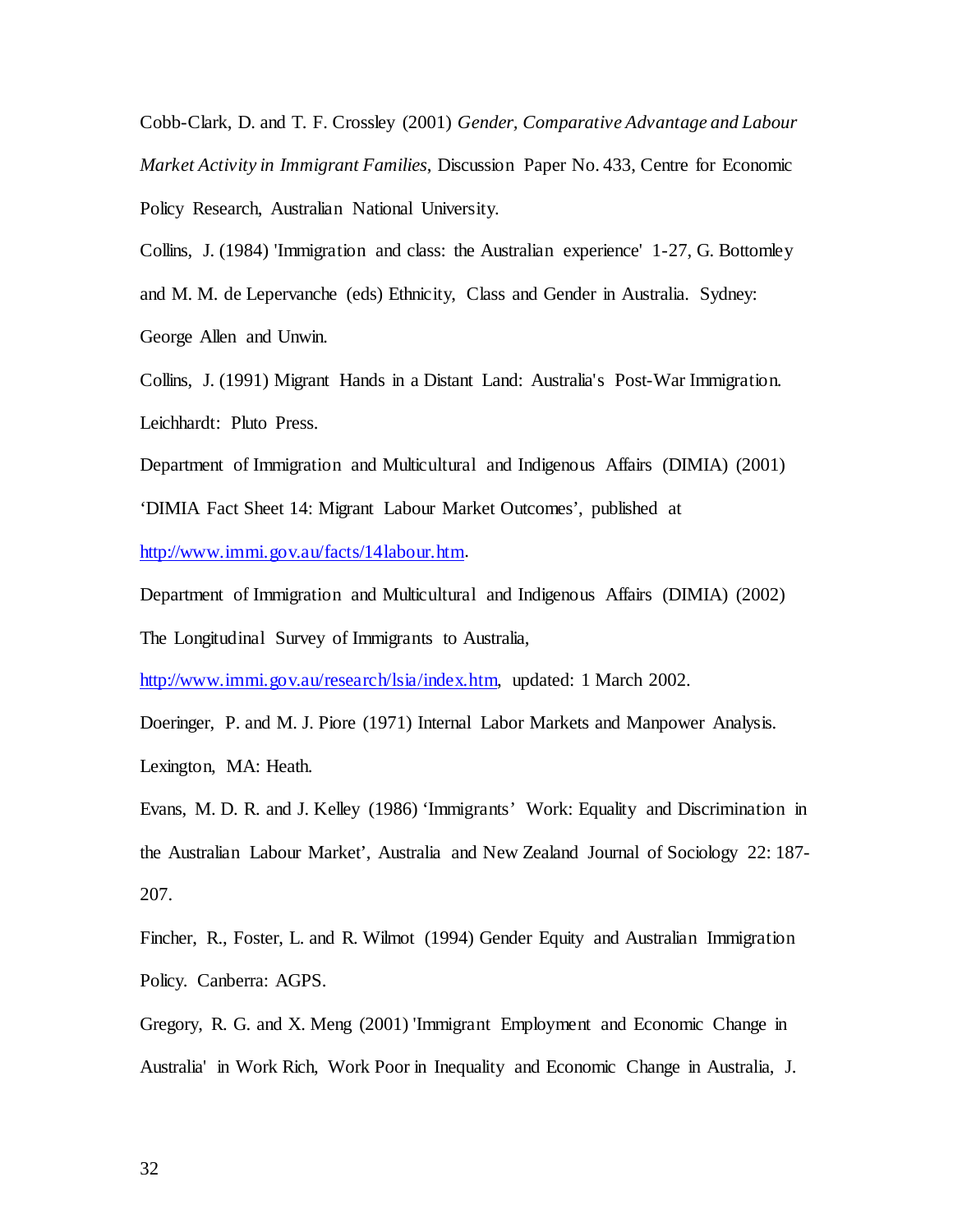Borland, R. Gregory and P. Sheehan (eds). Melbourne: Centre for Strategic Economic Studies, Victoria University.

Hawthorne, L. (2001) 'The Globalisation of the Nursing Workforce: Barriers to Overseas Qualified Nurses in Australia,' Nursing Inquiry 8 (4): 213-229

Jakubowicz, A. and S. Castles (1986) 'The Inherent Subjectivity of the Apparent

Objectivity in Research on Ethnicity and Class,' Journal of Intercultural Studies 7 (3): 5- 25.

Jupp, J. (2002) From White Australia to Woomera: The Story of Australian Immigration. Cambridge: Cambridge University Press.

Lever-Tracy, C. and M. Quinlan (1988) A Divided Working Class: Ethnic Segmentation and Industrial Conflict in Australia. London: Routledge and Kegan Paul.

Mincer, J. (1974) Schooling, Experience and Earnings, New York: National Bureau of Economic Research; distributed by Columbia University Press.

Mincer, J. (1978) 'Family Migration Decisions', Journal of Political Economy, 86 (5): 749-73.

O'Loughlin, T. and I. Watson (1997) Loyalty is a One Way Street - NESB Immigrants and Long Term Unemployment. Sydney: ACIRRT, University of Sydney.

Peck, J. (1996) Work*place.* New York and London: The Guildford Press.

Piore, M. J. (1979) Birds of Passage. Migrant Labor and Industrial Societies. Cambridge: Cambridge University Press.

Portes, A. (1998) 'Embeddedness and Immigration: Notes on the Social Determinants of Economic Action' pp127-149 in M. Brinto and V. Nee and (eds) The New Institutionalism in Sociology. New York: Russell Sage Foundation.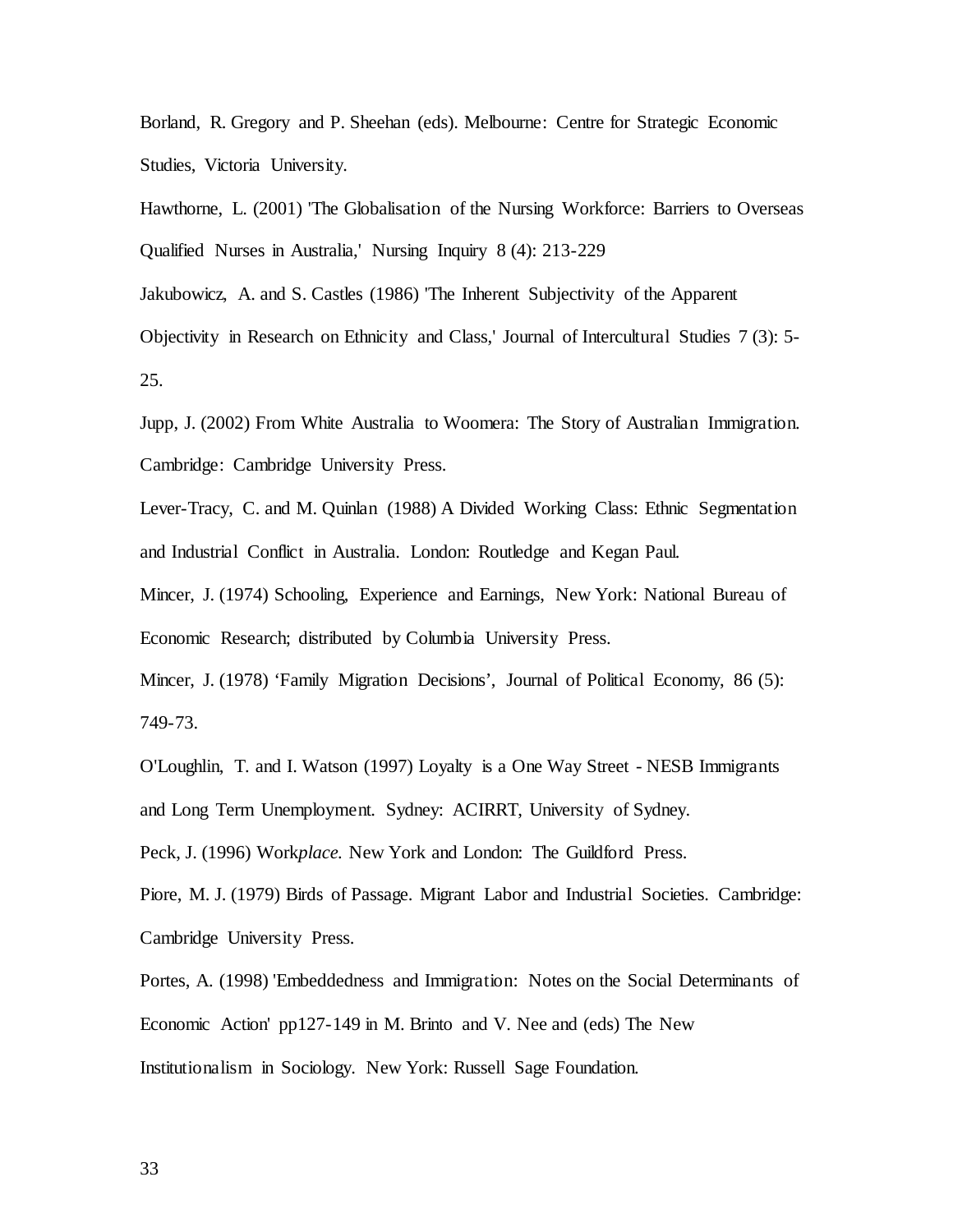Richardson, S. F. R. and D. Ilsley (2001) The Labour Force Experience of New Migrants. Adelaide: DIMIA.

Richardson, S., L. Miller-Lewis, P. Ngo and D. Illsley (2002) Life in a New Land: The Experience of Migrants in Wave 1 of LSIA 1 and LSIA 2, Report to the Department of Immigration and Multicultural and Indigenous Affairs, Commonwealth of Australia. Ruddock, P. M. (2003) 'Low Income Australians Benefit from Skilled Migrants' Media Centre MPS 26/2003 2/10/2003 http://www.minister.immi.gov.au/media\_releases/ Shih, J. (2002) '''....Yeah, I Could Hire this One, But I Know its Going to be a Problem": How Race, Nativity And Gender Affect Employer' Perceptions of the Manageability of Job-Seekers', Ethnic and Racial Studies 25 (1): 99-119.

Storer, D. (1982) 'Migrant Workers and Structural Change,' Migration Action VI (2): 20- 25.

Stromback, T. (1988) Migrants, Ethnic Groups and the Labour Market, Office of Multicultural Affairs Policy Options Paper. Canberra: OMA.

VandenHeuvel, A. and M. Wooden (1999) 'New Settlers have their Say: How Immigrants Fare in the Early Years of Settlement' National Institute of Labour Studies, for the Department of Immigration and Multicultural Affairs, Adelaide: Commonwealth Government.

VandenHeuvel, A. and M. Wooden (2000) 'Immigrants' Labour Market Experiences in the Early Settlement Years,' Australian Bulletin of Labour 26 (1): 59-69. Victorian Ethnic Affairs Commission (VEAC) (1983) Lebanese Unemployment in Victoria, Working Paper 3. East Melbourne: VEAC.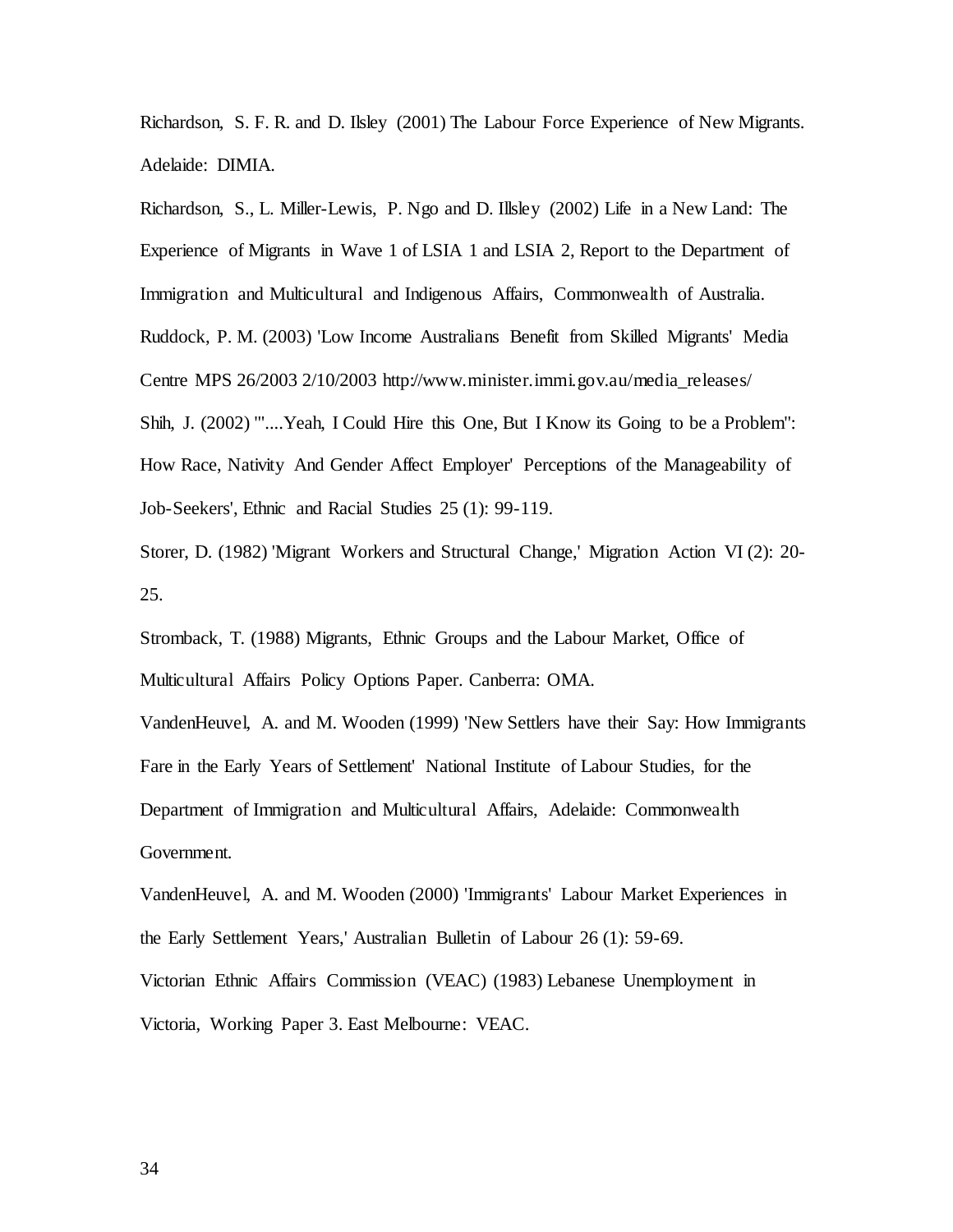Victorian Ethnic Affairs Commission (VEAC) (1984) The Employment Situation of Migrant Youth, Working Paper 5. East Melbourne: VEAC.

Waldinger, R. and M. Lichter (2003) How the Other Half Works. Immigration and the Social Organization of Labor. Berkely and Los Angeles, Ca: University of California Press.

Watson, I. (1996) Opening the Glass Door. Overseas-Born Managers in Australia. South Melbourne: BIMPR and ACIRRT.

Williams, L., J. Murphy and C. Brooks (1997) Initial Labour Market Experience of Immigrants, Canberra: Australian Government Publishing Service.

Withers, G. and P. Miller (1987) 'Immigration and Australian Economic Growth' in L. Baker and P. Miller (eds) Conference Proceedings: The Economics of Immigration, Canberra: AGPS.

Wooden, M. (1994) 'The Labour Market Experience of Immigrants', in M. Wooden, R. Holton, G. Hugo and J. Sloan (eds) Australian Immigration: A Survey of the Issues. Canberra: Bureau of Immigration Research.

Xiang, B. (2001) 'Structuration of Indian Information Technology Professionals' Migration to Australia: an Ethnographic Study' International Migration 39 (5): 73-90.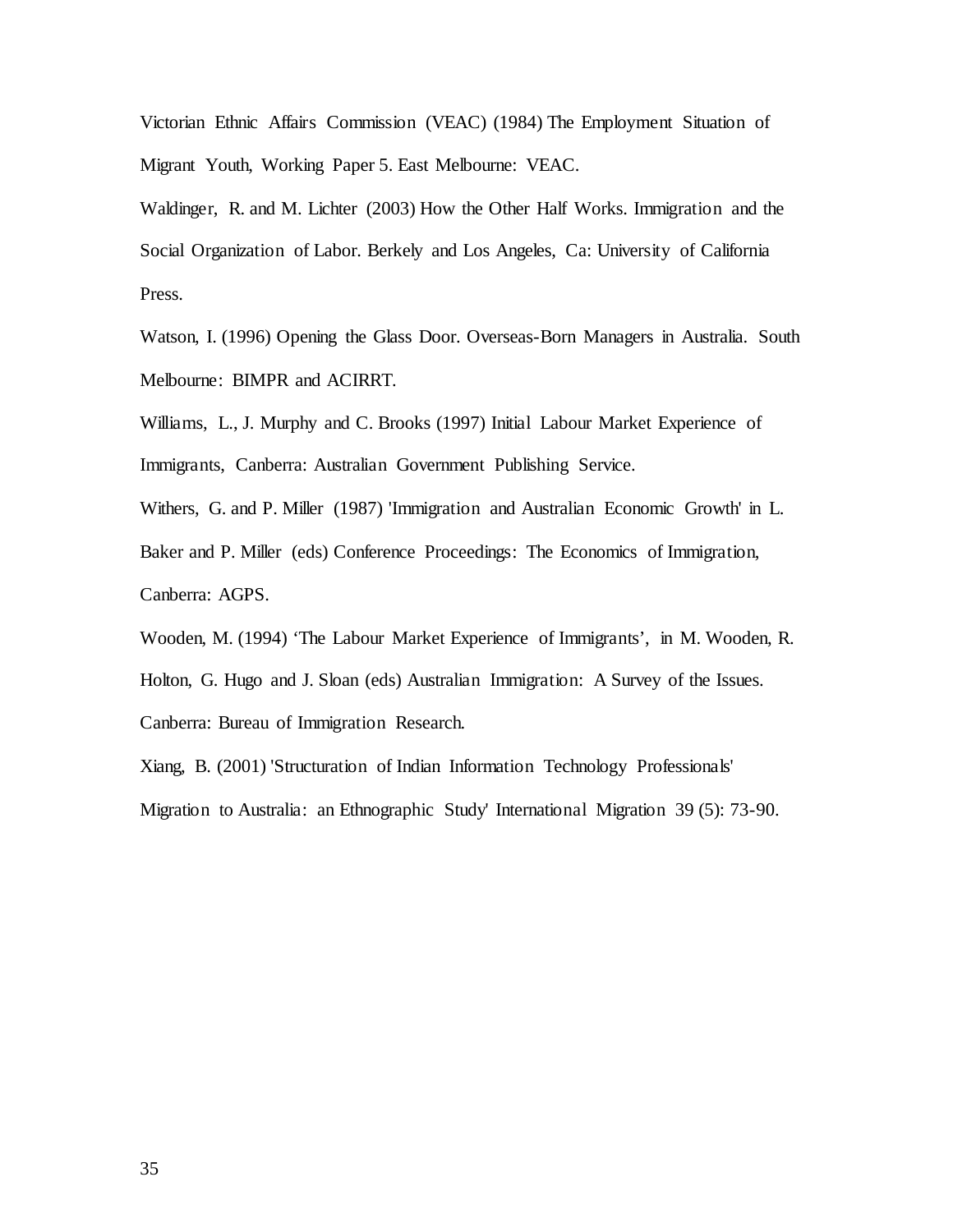|                |            | 12 months<br>prior to | 6 months<br>after arrival | $3\frac{1}{2}$ years<br>after arrival |
|----------------|------------|-----------------------|---------------------------|---------------------------------------|
|                |            | migration %           | $\frac{6}{9}$             | $\frac{6}{9}$                         |
| Primary        | Employed   | 71                    | 36                        | 55                                    |
| applicants     | Unemployed | 3                     | 22                        | 10                                    |
| $N=3,753$      | Other      | 26                    | 42                        | 35                                    |
|                |            |                       |                           |                                       |
| Migrating unit | Employed   | 58                    | 17                        | 38                                    |
| spouses        | Unemployed | 2                     | 18                        | 9                                     |
| $N=1,411$      | Other      | 40                    | 65                        | 53                                    |

**Table 1: Employment and unemployment rates, primary applicants and migrating unit spouses, before and after migration to Australia** 

Source: LSIA1 (migrants arriving between September 1993 and August 1995)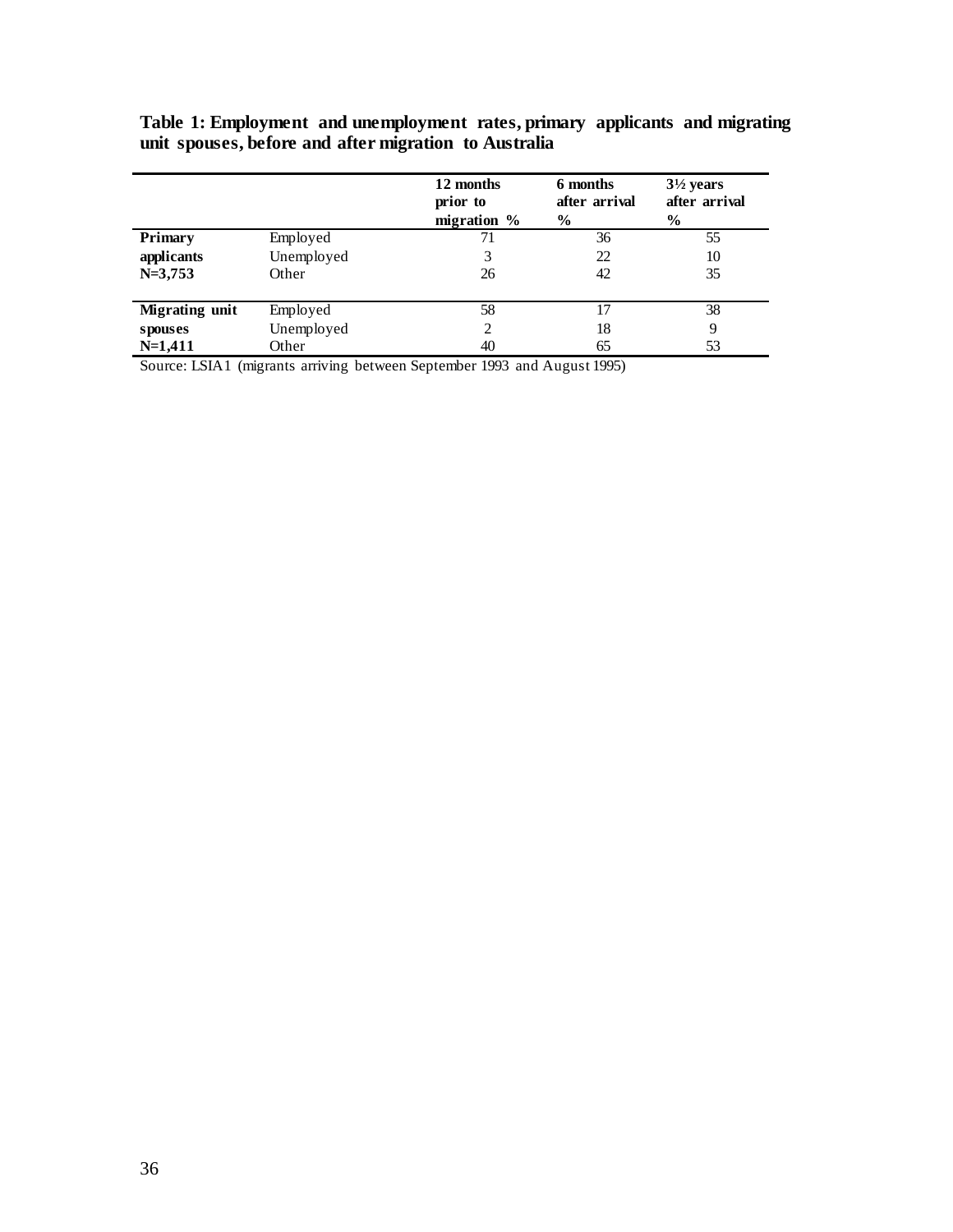**Table 2: Employment and unemployment rates of primary applicants from ESB and NESB, before migration and 3½ years after arrival in Australia**

|                   | Before migration %        |            | $3\frac{1}{2}$ years after arrival % |             |
|-------------------|---------------------------|------------|--------------------------------------|-------------|
|                   | <b>NESB</b><br><b>ESB</b> |            | <b>ESB</b>                           | <b>NESB</b> |
|                   | $N = 799$                 | $N = 2953$ | $N = 798$                            | $N = 2949$  |
| Employment rate   |                           | 69         |                                      | 51          |
| Unemployment rate |                           |            |                                      | 12          |
| Not working other | 16                        | 28         | 27                                   | 37          |

Source: LSIA1 (migrants arriving between September 1993 and August 1995)  $p = .000$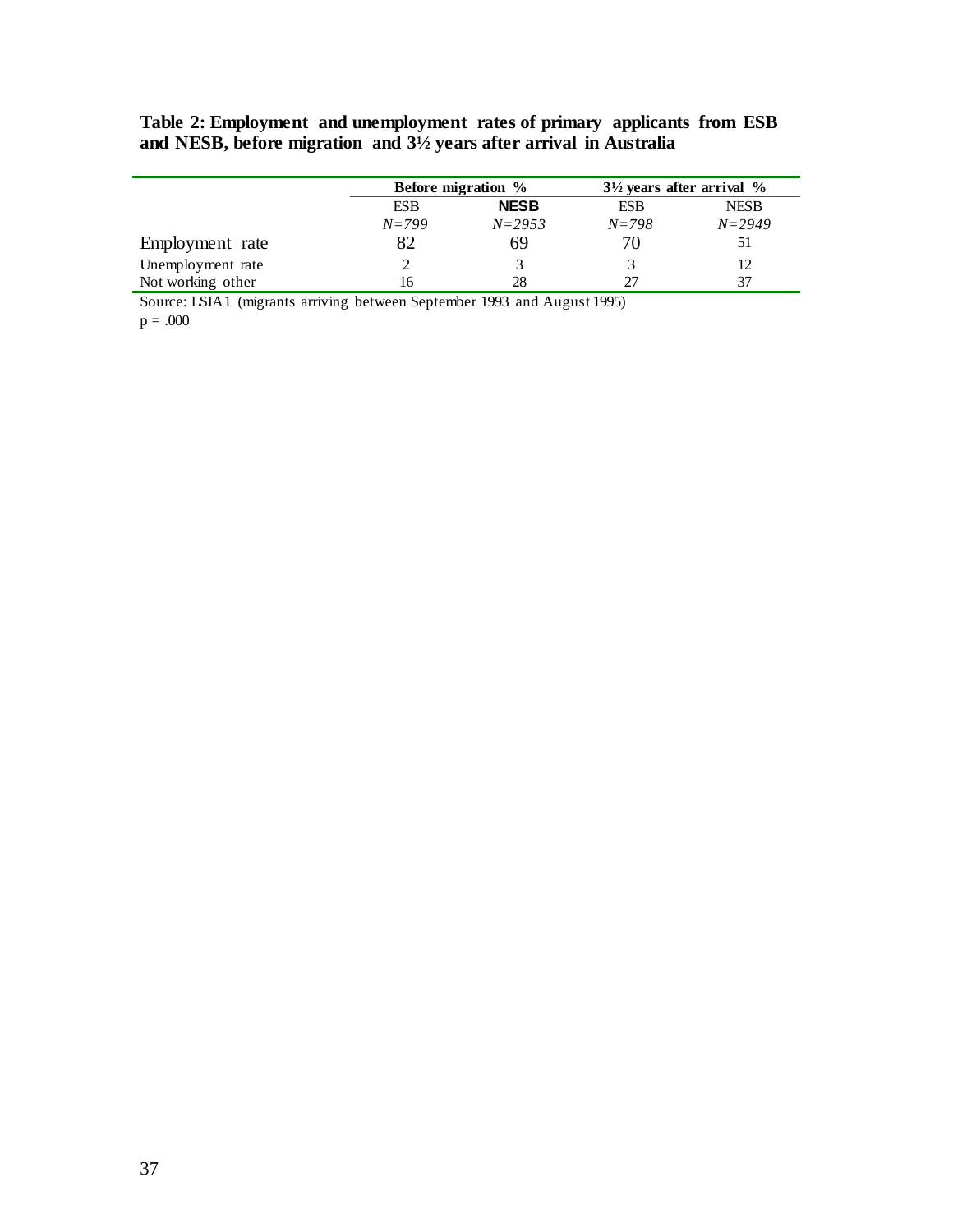## **Table 3: Occupational status of primary applicants from ESB and NESB, before migration and 3½ years after arrival in Australia**

|                                                             | Before migration $\%$ * |            | $3\frac{1}{2}$ years after arrival % ** |           |
|-------------------------------------------------------------|-------------------------|------------|-----------------------------------------|-----------|
|                                                             | ESB                     | NESB       | ESB                                     | NESB      |
|                                                             | $N = 673$               | $N = 2045$ | $N = 585$                               | $N=1,615$ |
| Managers, administrators,<br>professionals and assoc. profs | 47                      | 49         | 49                                      | 32        |
| Labourers                                                   |                         |            | 10                                      | 23        |
| Other                                                       | 48                      |            | 41                                      |           |

Source: LSIA1 (migrants arriving between September 1993 and August 1995)

 ${}^{\ast}p = .324$   ${}^{\ast}{}^{\ast}p = .000$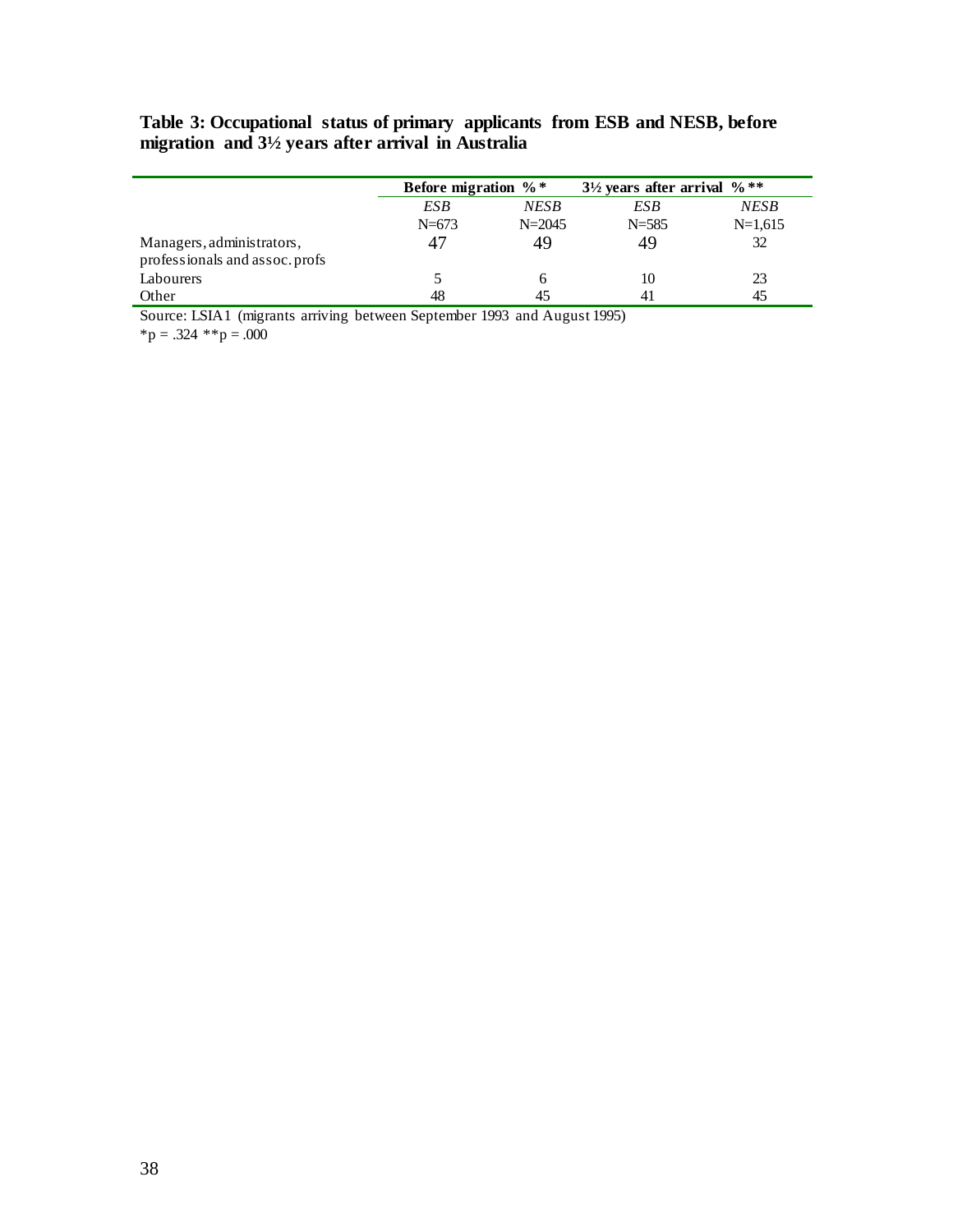|                 | Before migration $\%$ *   |            | $3\frac{1}{2}$ years after arrival %** |             |
|-----------------|---------------------------|------------|----------------------------------------|-------------|
|                 | <b>ESB</b><br><b>NESB</b> |            | <b>ESB</b>                             | <b>NESB</b> |
|                 | $N = 503$                 | $N = 1416$ | $N = 484$                              | $N=1,241$   |
| All of the      | 52                        | 57         | 47                                     | 31          |
| time/very often |                           |            |                                        |             |
| <b>Never</b>    | 19                        | 13         | 24                                     | 33          |
| <b>Other</b>    | 29                        | 30         | 29                                     | 36          |

**Table 4: How often use qualifications, primary applicants from ESB and NESB, before migration and 3½ years after arrival in Australia**

Source: LSIA1 (migrants arriving between September 1993 and August 1995)  ${}^*p = .005$   ${}^*p = .000$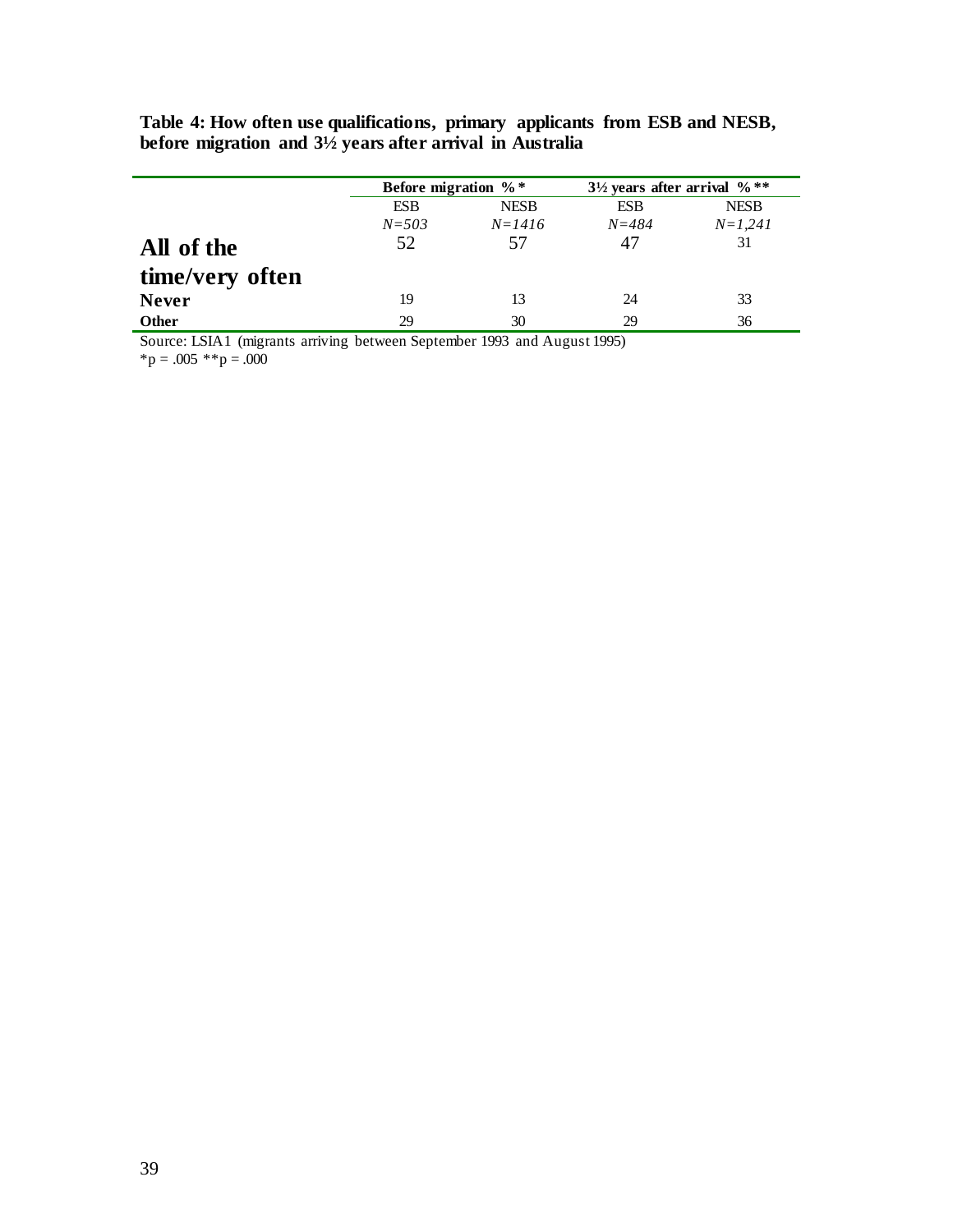|                              | Before migration % |            | $3\frac{1}{2}$ years after arrival % |             |
|------------------------------|--------------------|------------|--------------------------------------|-------------|
|                              | <b>NESB</b><br>ESB |            | ESB                                  | <b>NESB</b> |
|                              | $N = 674$          | $N = 2054$ | $N = 585$                            | $N=1615$    |
| Love it, best job I ever had | 19                 | 27         | 21                                   | 14          |
| Like it, a really good job   | 49                 |            | 49                                   | 38          |
| Not a good job or awful job  |                    |            |                                      |             |
| <b>Other</b>                 | 79                 | 30         | 28                                   | 46          |

**Table 5: Feelings about job, primary applicants from ESB and NESB, before migration and 3½ years after arrival in Australia**

Source: LSIA1 (migrants arriving between September 1993 and August 1995)  $p = .000$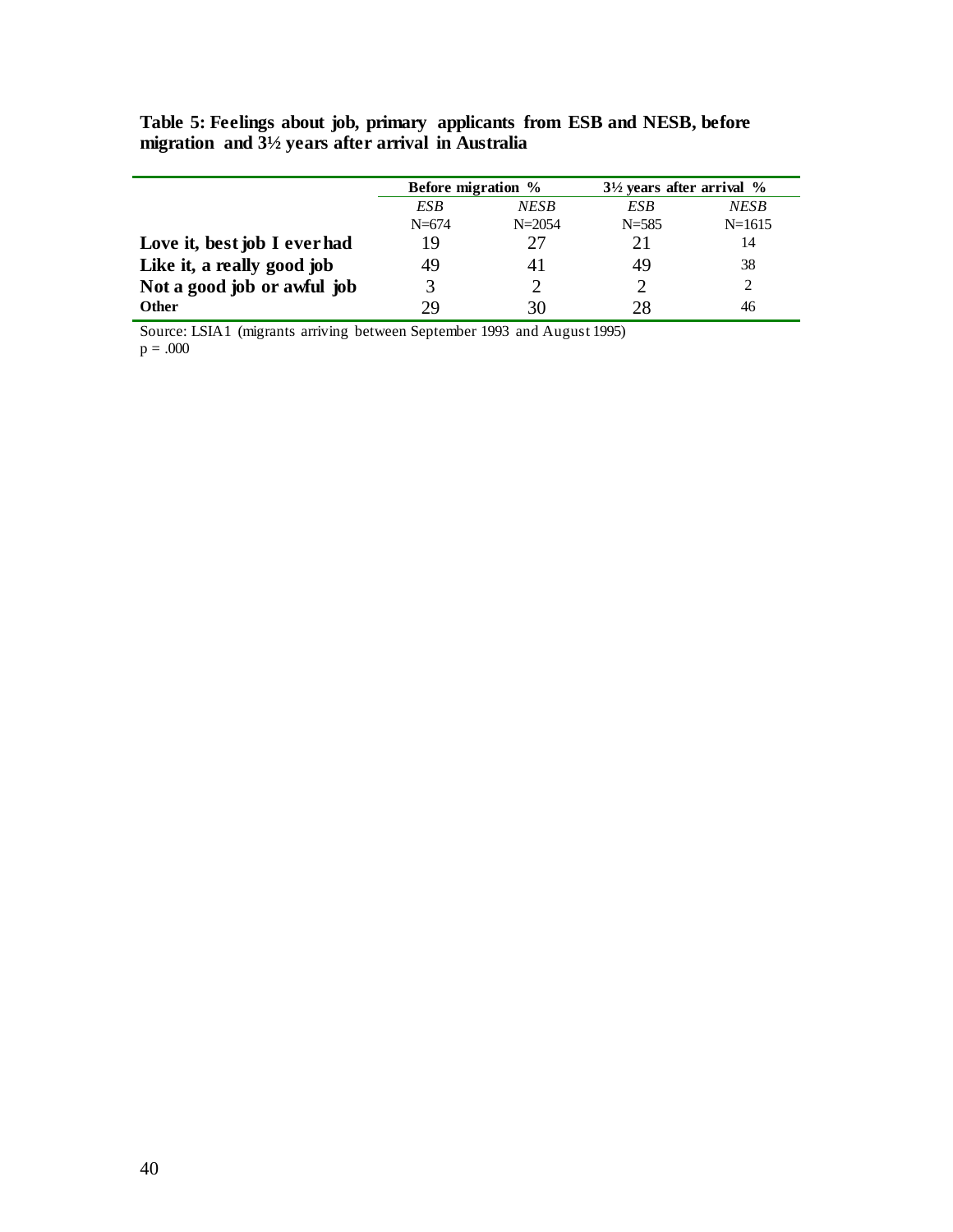|                 | 12 months prior to migration<br>$\%$ |      | $3\frac{1}{2}$ years after arrival % |      |
|-----------------|--------------------------------------|------|--------------------------------------|------|
|                 | Female                               | Male | Female                               | Male |
| <b>Employed</b> | 63                                   | 79   | 39                                   | 70   |
| Unemployed      |                                      |      |                                      | 12   |
| <b>Studying</b> |                                      | 8    | 6                                    | 6    |
| Home duties     | 18                                   |      | 37                                   |      |
| <b>Other</b>    |                                      |      | 10                                   | 11   |
| <b>Total</b>    | 100                                  | 100  | 100                                  | 100  |

**Table 6: Main activity of female and male primary applicants, before and after migration** 

Source: LSIA1 (migrants arriving between September 1993 and August 1995) N=3,753;  $p = .000$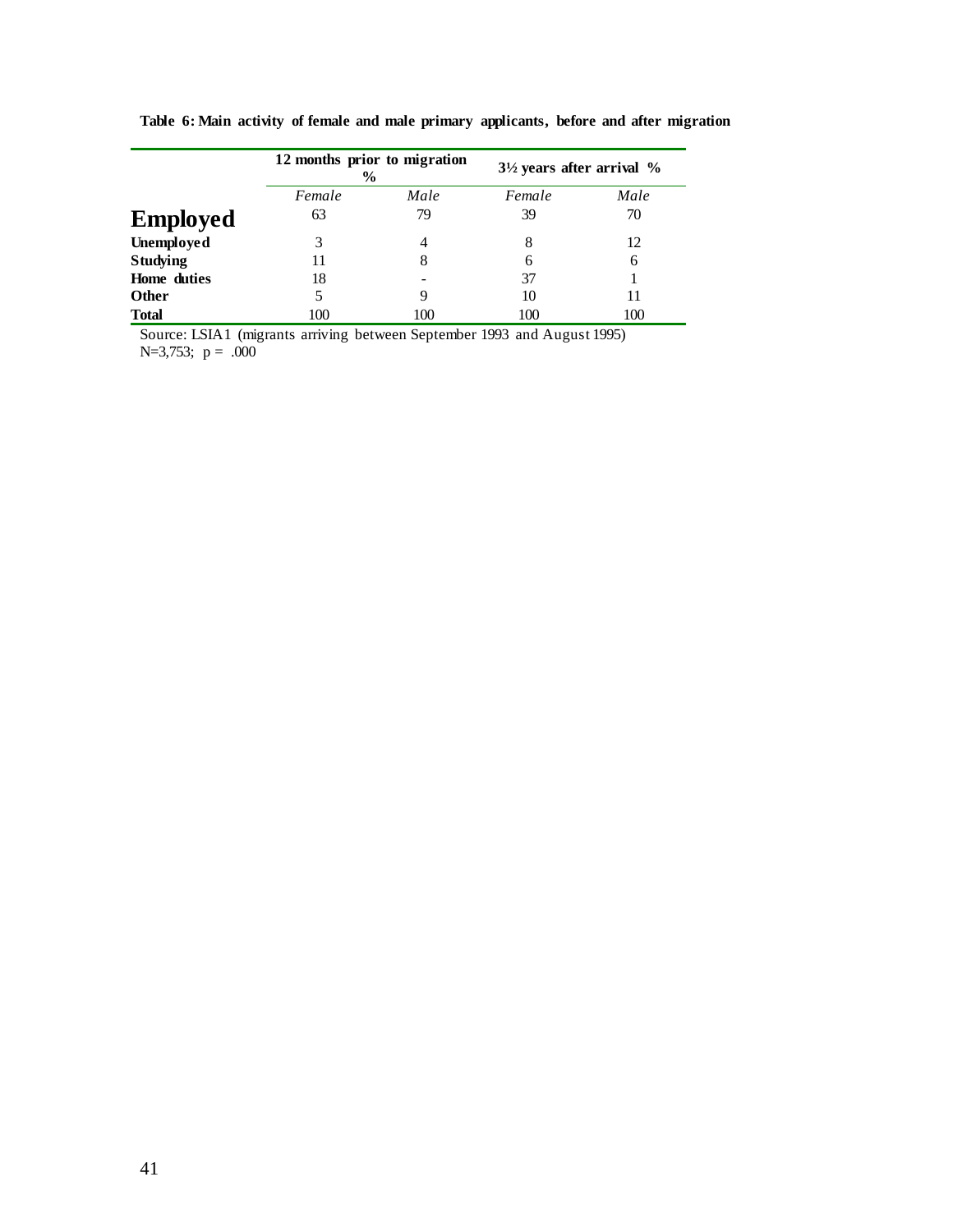

**Figure 1: Total weekly income, Female and Male Primary Applicants, 3½ years after arrival**

Cases w eighted by NEWEIGHT

Source: LSIA1 (migrants arriving between September 1993 and August 1995)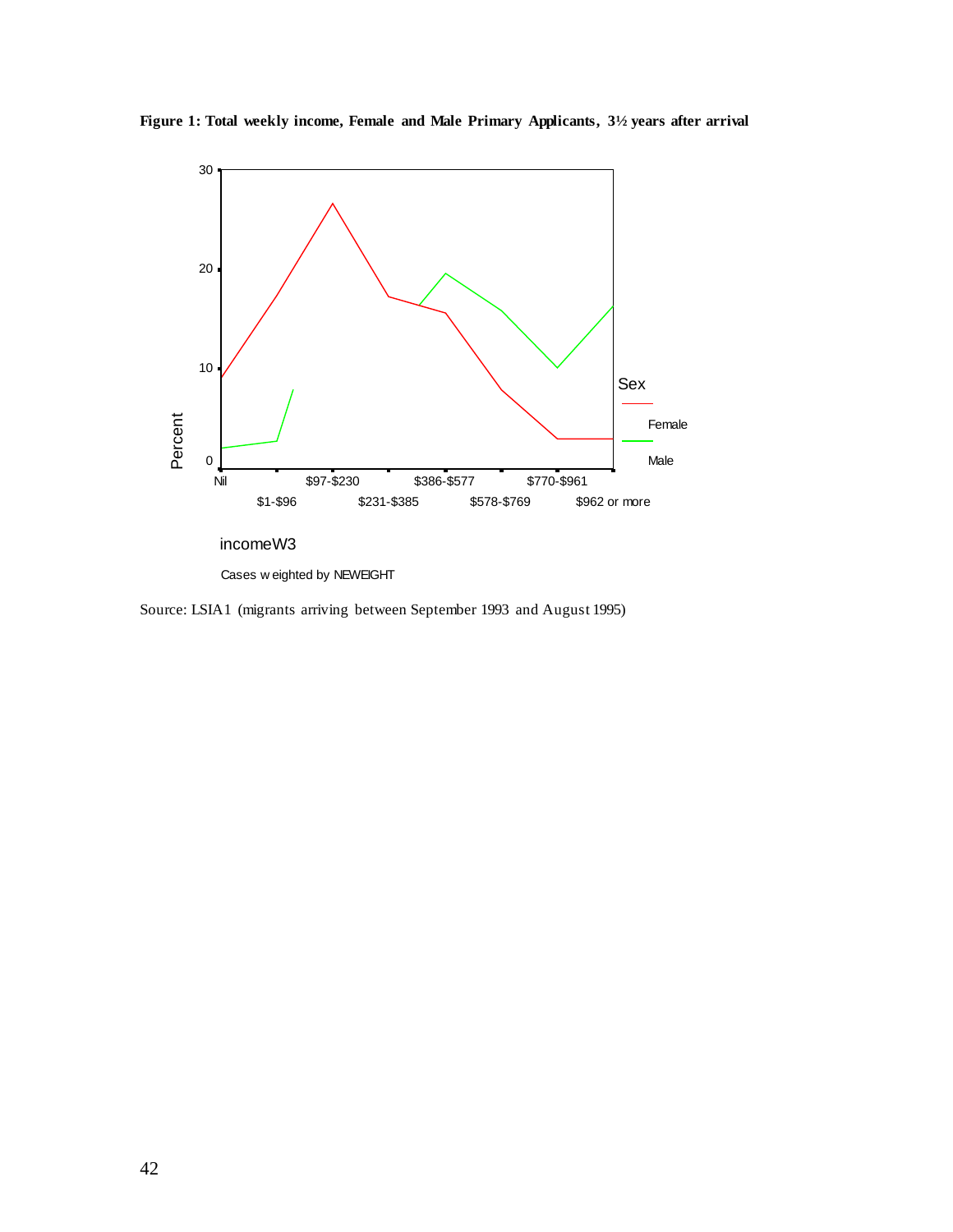|                           |                                               | Qualification %                   |               |                      |  |  |
|---------------------------|-----------------------------------------------|-----------------------------------|---------------|----------------------|--|--|
| <b>Birthpl</b><br>ace     |                                               | Degree, diploma<br>or certificate | Lower or none | Total                |  |  |
|                           | Business & IT<br><b>Austral</b> professionals | 68                                | 32            | 100                  |  |  |
| ia                        | Cleaners                                      | 10                                | 91            | 100                  |  |  |
| North East<br>Asia        | Business & IT<br>professionals                | 79                                | 21            | 100                  |  |  |
|                           | Cleaners                                      | 63                                | 36            | 100                  |  |  |
| <b>South East</b><br>Asia | Business & IT<br>professionals                | 77                                | 23            | 100                  |  |  |
|                           | Cleaners                                      | 38                                | 67            | 100                  |  |  |
| <b>Total</b>              | All jobs, all birthplaces                     | 41                                | 60            | 100<br>$N=2,588,700$ |  |  |

**Table 7: Selected birthplace by selected occupation, and qualification, NSW employed people, 1996**

Source: ABS, 1996 Census of Population and Housing, unpublished data. Percentages may not add to 100 due to rounding.

<sup>1</sup> We would like to thank Ian Watson (ACIRRT), Gabrielle Meagher (University of Sydney) and the anonymous referees for their very helpful comments.

 $<sup>2</sup>$  It should be noted that the Australia literature on migrants rarely explores the human capital theory</sup> argument that it is the higher productivity of the better-endowed (in human capital terms) that allows them to command greater rewards in the labour market. It is *assumed* that employers prefer higher qualified, better-educated people with more English skills, but the mechanisms are not discussed. Because the literature tends to avoid explanatory argument, we have used the term 'human capital approach' rather than 'theory' when discussing Australian work. We are indebted to Ian Watson for bringing this point to our attention.<br><sup>3</sup> Gregory and Meng's (2001) analysis of census data is an exception.

<sup>&</sup>lt;sup>4</sup> The Skill stream within the Australian migration program includes the Skilled-Australian linked, Independent, Business Skills and Employer Nomination Scheme categories.

<sup>&</sup>lt;sup>5</sup> Humanitarian entrants are often singled out as the key group performing badly in the labour market. These migrants, normally accepted as refugees fleeing persecution in their former countries, tend to have lower levels of education and English language ability. The LSIA studies show that once in Australia, they generally experience financial difficulties, relying mostly on social welfare payments as their main source of income and experiencing a slower integration into the labour market (Richardson *et al* 2001).